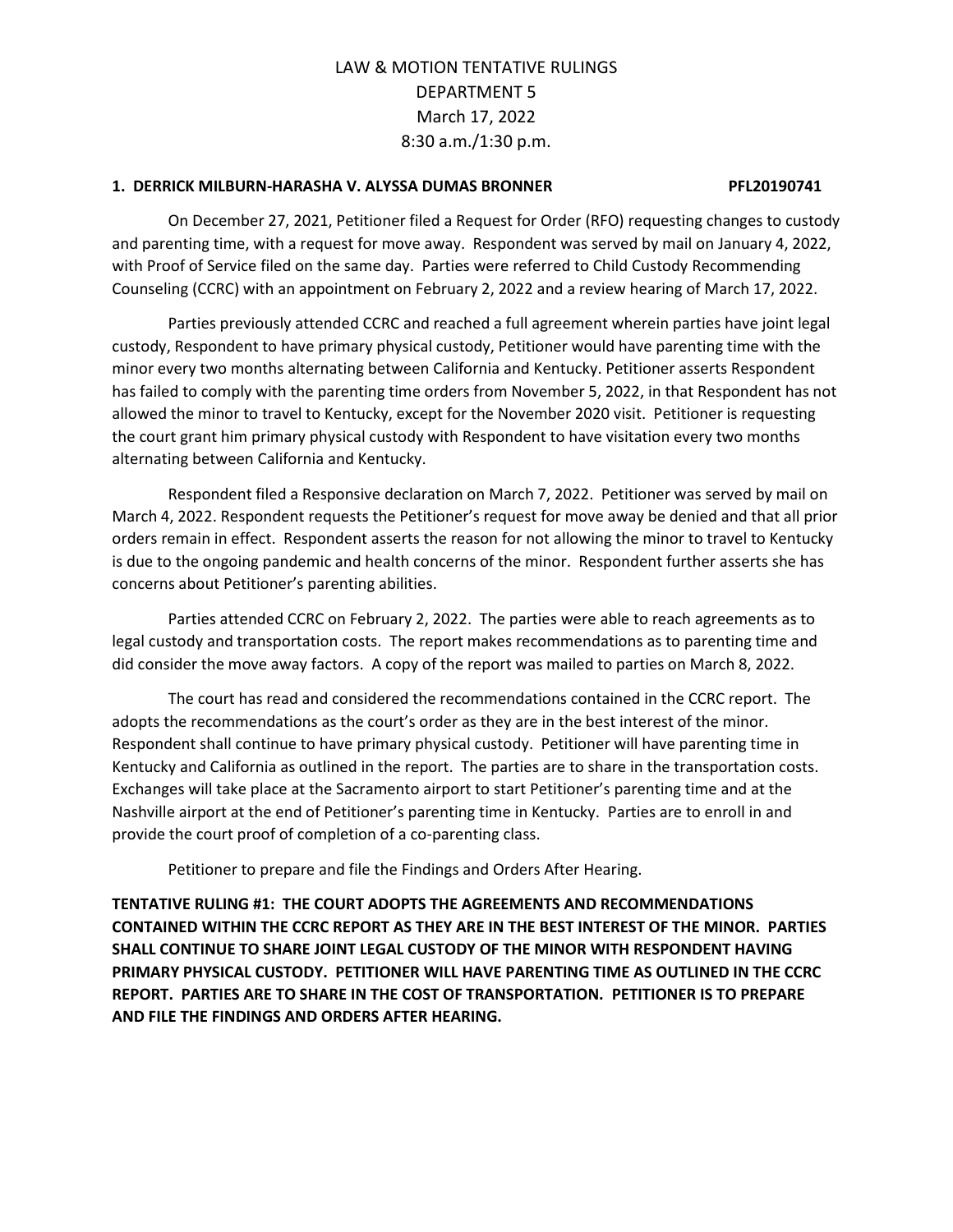### **3. HEATHER LOCKWOOD V. DAVID LOCKWOOD PFL20200005**

On October 7, 2021, Petitioner filed a Request for Order (RFO) asking the court to modify the custody and visitation orders. A CCRC session scheduled on November 12, 2021 with the hearing on the RFO set for January 6, 2022. On October 8, 2021, Respondent was served by mail with the RFO and Referral to CCRC.

Only Petitioner participated in the CCRC session. A CCRC report was issued on November 12, 2021 with copies mailed to the parties on December 14, 2021. The report made no recommendations as only one party participated.

On December 23, 2021, Petitioner filed a Supplemental Declaration, served on Respondent by mail and electronically that same day. Petitioner requests that Respondent's parenting time be reduced to the 1<sup>st</sup>, 3<sup>rd</sup>, and 5<sup>th</sup> weekends of the month, that Petitioner be granted final decision-making authority on legal custody issues, and that Respondent be removed from the children's online healthcare files and messages so that he cannot contact the pediatrician or interfere with the children's appointments. Petitioner alleges that Respondent has harassed the children's pediatrician, has refused to take the children to medical appointments or to pick up prescribed antibiotics, and permitted his girlfriend to discipline one of the minors, including potentially putting the minor in a cold shower as a form of punishment. Petitioner further notes an ongoing conflict between the parents over whether to get the minors the flu vaccine. Petitioner declares that on October 14, 2021 the children received the flu vaccine, despite Respondent not consenting to it.

The court admonished Respondent that he may not permit a third party, including his girlfriend, to discipline the children, as previously ordered by the court at the May 6, 2021 hearing. The court notes that at the May 6, 2021 hearing it also ordered that Respondent not place the youngest minor in a cold shower as a form of negative reinforcement to "potty train" her. The court finds that placing either child in a cold shower as a form of punishment is inappropriate and detrimental to the child's well-being. As such, the court specifically orders that neither child may be placed in a cold shower as a form of punishment.

The court further notes that at the May 6, 2021 hearing that court granted the parties joint legal custody, which includes a requirement to discuss and receive consent regarding the selection of a health care professional. The orders specifically permitted the parties to take all actions necessary to protect the health and welfare of the children, including to authorize emergency medical treatment if necessary. The parties also were ordered to administer any prescribed medications for the children. The court reminds the parties that these orders remain in full force and effect.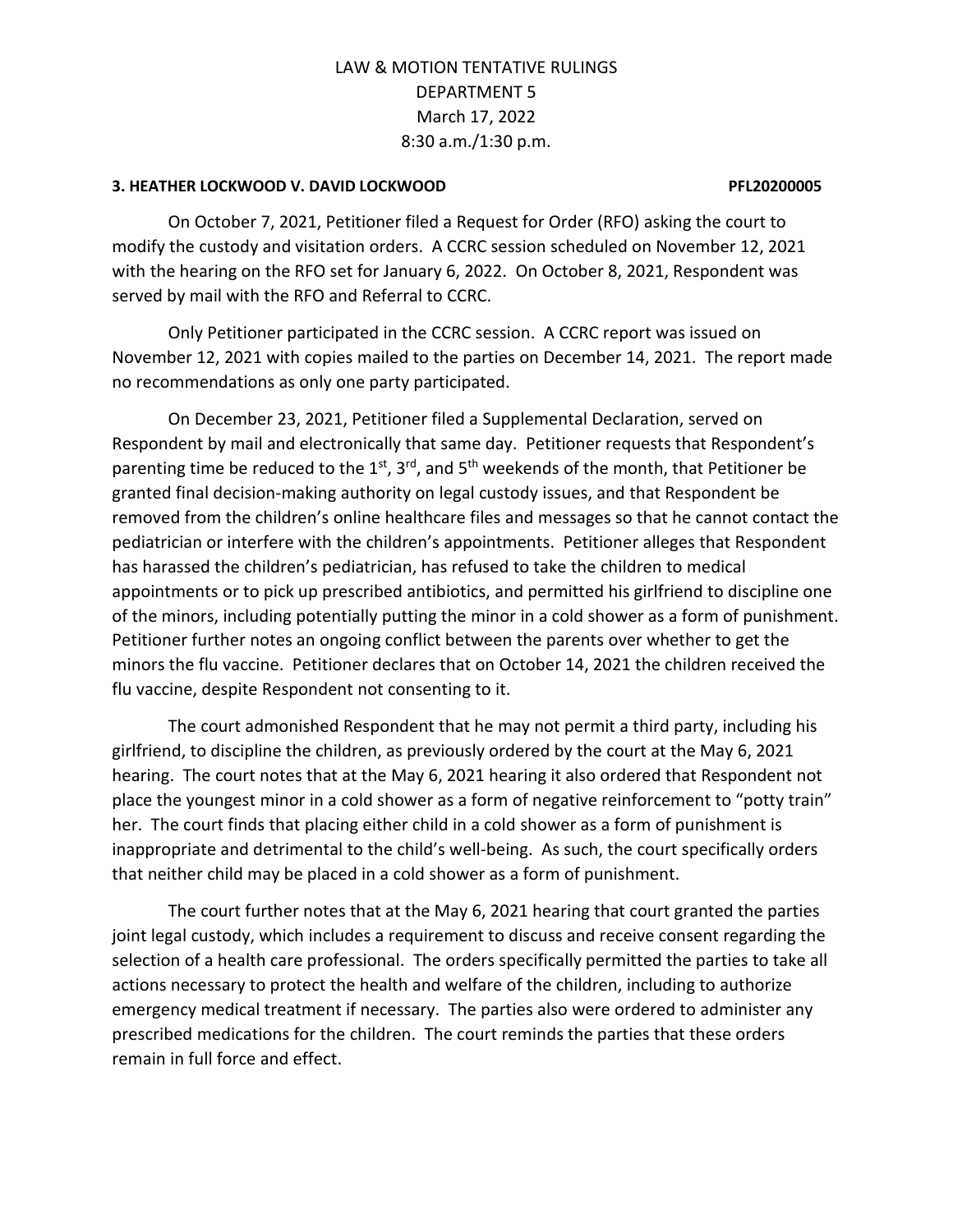On January 6, 2022, the court adopted the tentative ruling ordering parties back to CCRC and continuing the review hearing.

On January 18, 2022, Respondent filed an ex parte application requesting the court issue an order prohibiting Petitioner from having the minors' vaccinated. The court denied the request and reaffirmed the parties joint legal custody requirements. The court affirmed the CCRC appointment and review hearing date.

On February 4, 2022 parties attended CCRC. Parties were not able to reach any agreements. A CCRC report containing the recommendations of the counselor was issued on March 7, 2022 and mailed to the parties on March 8, 2022. The report recommends parties continue to have joint legal custody, but with the modification that in exercising joint legal custody if parties are unable to reach a consensus regarding matters of health, education, and welfare of the children following a good faith discussion of the issue, after 10 days Petitioner shall have the authority to render a decision. The recommendation is to maintain the current parenting plan which has been in place since April of 2020. The counselor recommends the parties share in ensuring the children attend all meetings and appointments with service providers. The counselor recommends spreading the appointments out Monday through Friday so as not to over burden the minors with attending multiple appointments within the same two-day period.

On March 10, 2022, Petitioner filed a supplemental declaration. Respondent was served electronically on March 9, 2022, with Proof of Service filed on March 10, 2022. Petitioner provides an update to the court including that parties are attending co-parenting counseling. Petitioner agrees with the recommendation for continued joint legal custody, but requests the court adopt language which the Petitioner believes to be clearer. Petitioner also requests the court modify Respondent's parenting time to the first, third, and firth weekends of the month in additional to two to four non-consecutive weeks of additional parenting time when the minors are not in school.

On March 14, 2022, Respondent filed a Declaration and Reply to Petitioner's Supplemental Declaration. Petitioner was served by mail and email on March 11, 2022, with Proof of Service filed concurrently with the Declaration. Respondent requests the court consider the late filing in light of the late service of the CCRC report of in the alternative continue the matter. Respondent agrees with the recommendations in part. Respondent requests that if parties are unable to reach an agreement following a good faith discussion of the issue, after 10 days parties be referred to a Special Master appointed by the court.

The court has read and considered the above filings in this matter. The court adopts the recommendations as contained within the CCRC report as they are in the best interests of minors. Parties shall continue to share joint legal custody. In exercising joint legal custody if parties are unable to reach a consensus regarding matters of health, education, and welfare of the children following a good faith discussion of the issue, after 10 days Petitioner shall have the authority to render a decision. The current parenting plan remains in full force and effect. The court declines to appoint a Special Master. Local Rule 8.15.04 prohibits the court from ordering parties to use a Special Master. Should parties agree to use a Special Master and submit a written stipulation to the court, which includes a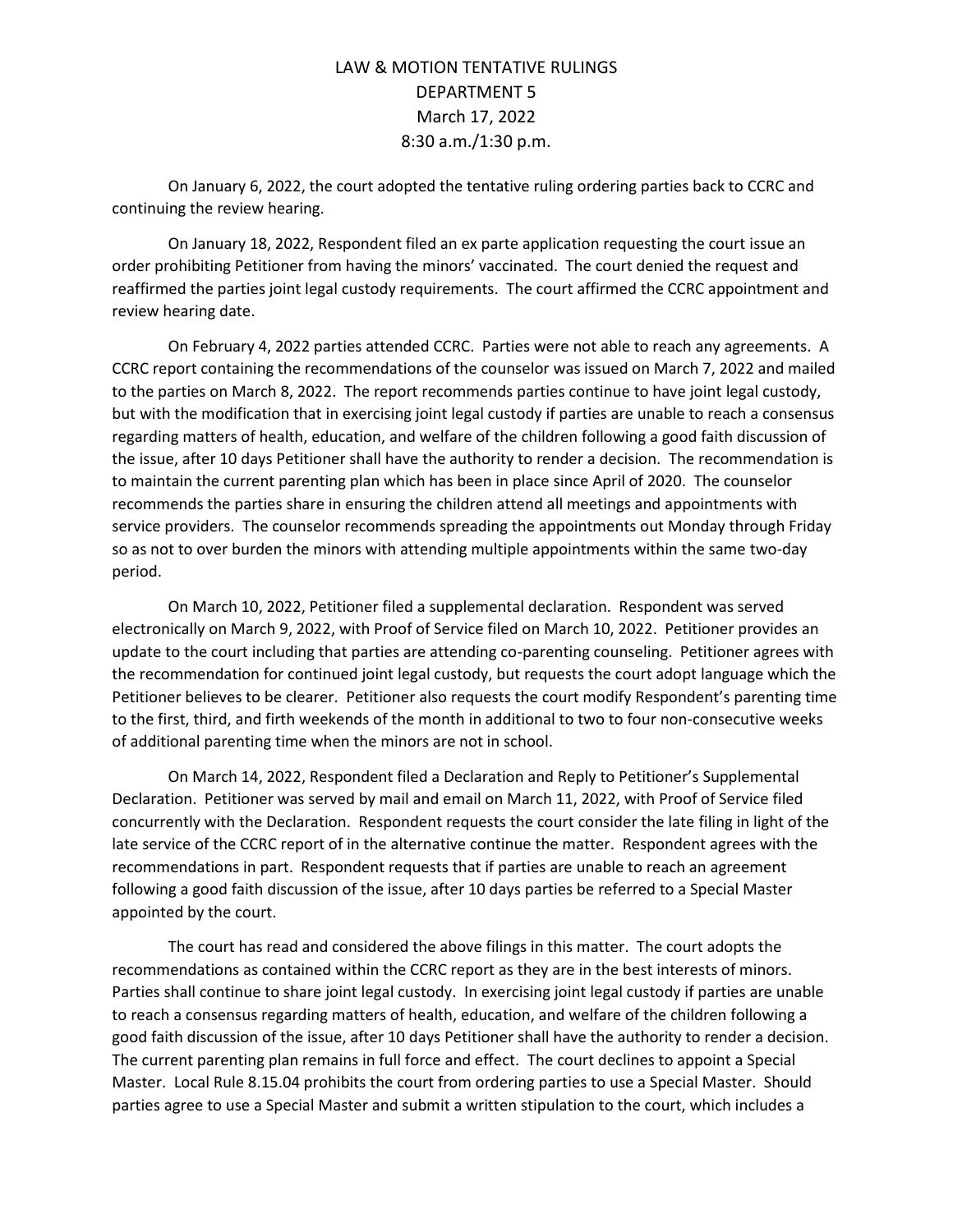specific time period during which the parties agree to participate with the Special Master, the court will enforce such a stipulation for the period of time designated by the parties. Both parties are to ensure the minors attendance at service provider appointments.

Petitioner is to prepare and file the Findings and Orders After Hearing.

**TENTATIVE RULING #3: THE COURT ADOPTS THE RECOMMENDATIONS AS CONTAINED WITHIN THE CCRC REPORT AS THEY ARE IN THE BEST INTERESTS OF MINORS. PARTIES SHALL CONTINUE TO SHARE JOINT LEGAL CUSTODY. IN EXERCISING JOINT LEGAL CUSTODY IF PARTIES ARE UNABLE TO REACH A CONSENSUS REGARDING MATTERS OF HEALTH, EDUCATION, AND WELFARE OF THE CHILDREN FOLLOWING A GOOD FAITH DISCUSSION OF THE ISSUE, AFTER 10 DAYS PETITIONER SHALL HAVE THE AUTHORITY TO RENDER A DECISION. THE COURT DENIES THE REQUEST TO APPOINT A SPECIAL MASTER. THE CURRENT PARENTING PLAN REMAINS IN FULL FORCE AND EFFECT. BOTH PARTIES ARE TO ENSURE THE MINORS ATTENDANCE AT SERVICE PROVIDER APPOINTMENT. PETITIONER IS TO PREPARE AND FILE THE FINDINGS AND ORDERS AFTER HEARING.**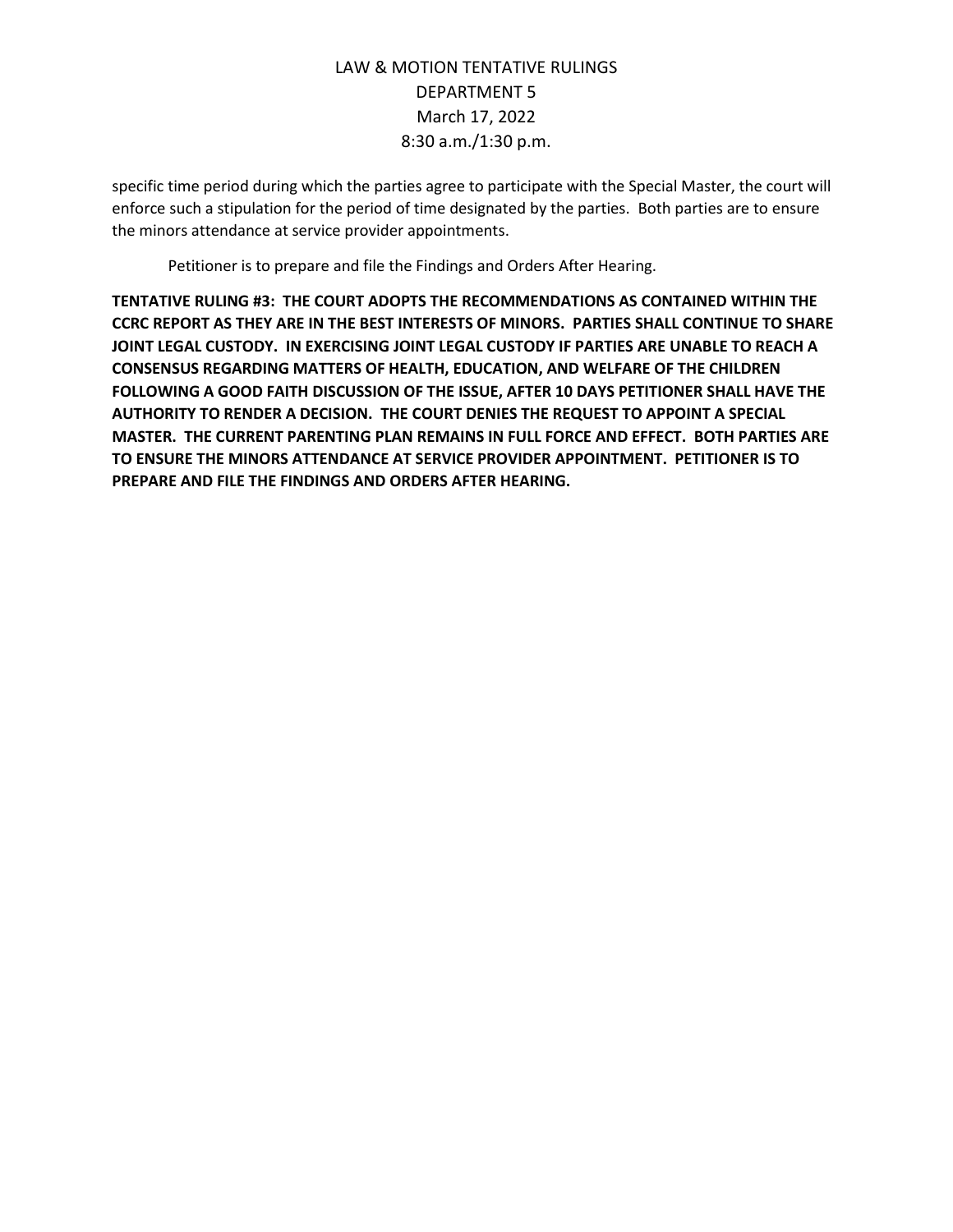#### **4. JOHNATHAN KLEIN V. CALLIE KLEIN PFL20160213**

On November 29, 2021, Petitioner filed a Request for Order (RFO) asking the court to compel Respondent to make further responses to Petitioner's Special Interrogatories and Request for Admissions and to issue sanctions pursuant to the Civil Discovery Act. On November 30, 2021, Petitioner filed a Separate Statement in Support of Motion to Compel and a Notice of Errata. On December 13, 2021, Respondent was served by mail with all the above filings.

On December 27, 2021, Petitioner filed an Income and Expense Declaration, served by mail on Respondent that same day.

On January 6, 2022, Respondent filed an RFO requesting attorney's fees under Family Code 2030. That same day, Respondent also filed an Income and Expense Declaration and Declaration of Respondent's attorney in support of the request for attorney's fees.

On January 21, 2022, the court approved the parties' stipulation to continue both parties' RFOs to March 17, 2022.

On January 31, 2022, Petitioner was served by mail with Respondent's RFO and Income and Expense Declaration and the Stipulation and Order that continued the hearings to March 17, 2022.

On March 2, 2022, Respondent filed a Responsive Declaration to Petitioner's RFO, a Points and Authority Regarding High Earner Exception, a Response to Petitioner's Separate Statement, and a Declaration of her attorney in support of Respondent's request to deny the motion to compel. That same day, Petitioner was personally served with the above filings.

On March 7, 2022, Petitioner filed a Responsive Declaration to Respondent's RFO, a supporting Declaration, and a Memorandum of Points and Authorities, all served on Respondent by overnight delivery on the same day.

Having the reviewed the above filings, the court finds the following:

On September 17, 2021, Respondent was served with Petitioner's Request for Production of Documents, Special Interrogatories, and Request for Admissions. On October 12, 2021, Respondent served her responses on Petitioner. On October 20, 2021, Petitioner's attorney sent a meet and confer letter to Respondent's attorney. On October 28, 2021, Respondent's attorney responded by letter. On November 30, 2021, Respondent had her amended responses served on Petitioner and thereafter had her second amended responses served on Petitioner on January 4, 2022. On January 12, 2022, Petitioner's attorney sent another letter to Respondent's attorney, alleging further deficiencies in Respondent's response.

From the time of Respondent's initial response to the Petitioner's January 12, 2022 letter, the parties attempted to resolve the discovery issues in dispute, which the court finds have been resolved with the exception of a few remaining issues. The remaining issues primarily involve Petitioner's request for Respondent to identity with specificity the amounts that Respondent spent for the minor children in several enumerated categories, including groceries, eating out, and utilities, among others.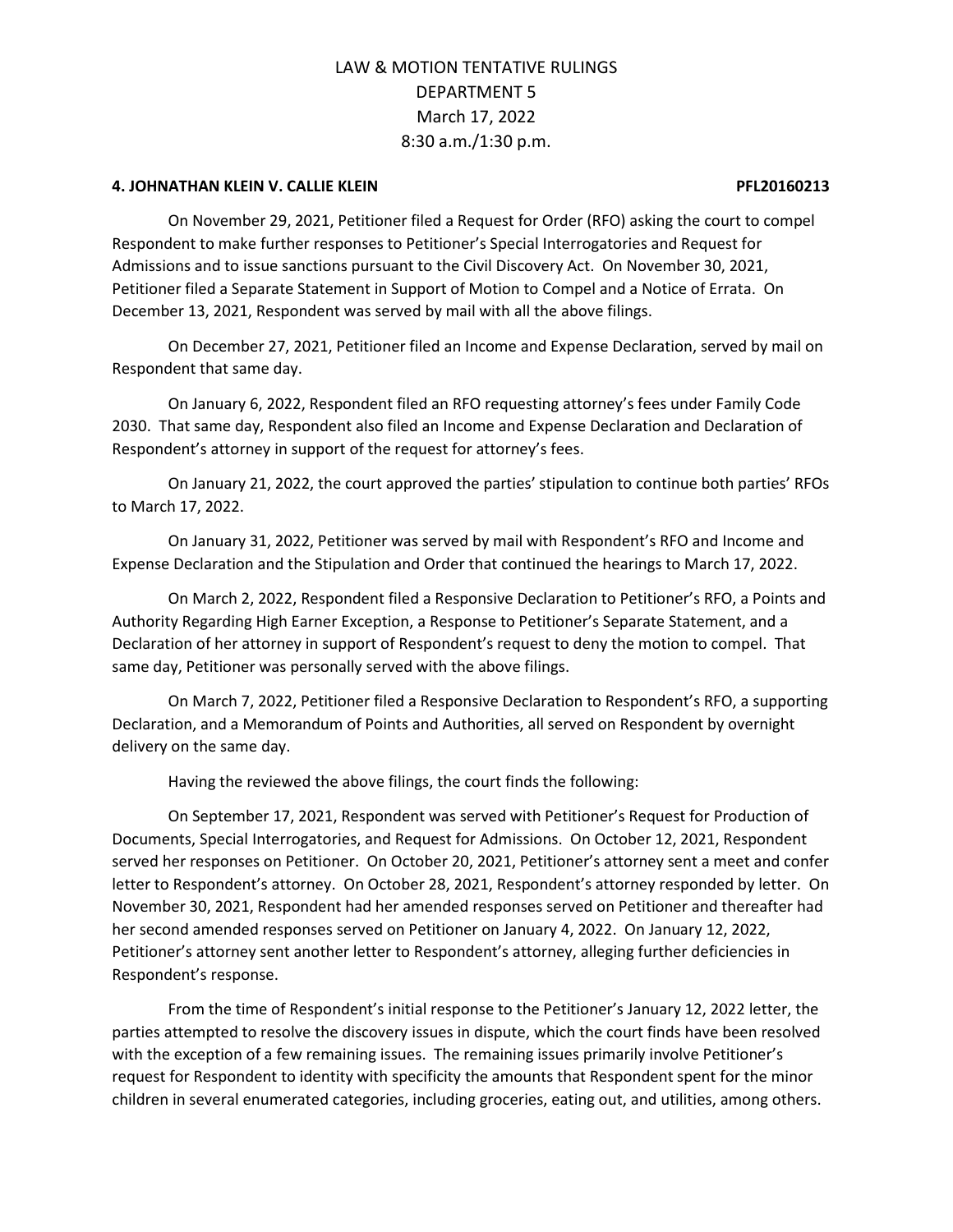Petitioner argues that Respondent has the burden of establishing the children's needs, including evidence to substantiate these needs. Additionally, Petitioner (through his counsel) states that Respondent has failed to provide some of the statements for the Wells Fargo accounts ending in 4484 and 4587 as well as the account statements that show the funds from which the opening balances for these two accounts were drawn.

Regarding the first issue noted above concerning the exact amounts of the expenditures for the minor children, the court finds this request to be unreasonable and overly burdensome. Respondent represents that she expends funds for groceries and other household needs for the household as a whole; determining the exact amount of the expense that is for her three children versus herself, her spouse, and her stepchild would require significant speculation. While the court is mindful of the relevance of the minor children's financial needs in the analysis of a possible downward deviation form guideline child support under Family Code 4057, the court finds Petitioner's request for the exact amount of expenses is not practical nor necessary for the court to conduct this analysis.

Regarding the missing bank statements, the court finds these requests to be reasonable and compels Respondent to file a further response no later than April 7, 2022 responsive to these requests.

Therefore, the court grants the motion to compel in part regarding the requests for the Wells Fargo statements and the related bank statements as described in the January 12, 2022 letter with a deadline for further responses of April 7, 2022. The court denies the motion to compel in part regarding the requests for further responses related to the identification of exact expenses for the minor children in the enumerated categories. As to the remaining requests for further responses, the court finds that the parties have resolved these issues through their meet and confer efforts and finds these requests to be moot.

As to the issue of sanctions under the Civil Discovery Act, the court finds that both parties acted with substantial justification and declines to issue any sanctions against either party.

Regarding Respondent's request for attorney's fees, the court finds that Respondent has not clearly articulated the basis of a fees award of \$50,000. Additionally, the court finds that Respondent has approximately \$630,000 in stock, bonds, or other assets she could easily sell per her January 6, 2022 Income and Expense Declaration. Respondent also receives sizable additional child support payments from Petitioner above and beyond the base child support amount of about \$9,000 and the monthly interest-only payments from Petitioner currently at about \$12,000. The court further finds that Respondent is set to received \$4.75 million dollars from Petitioner as an equalization payment in 2024. While Petitioner makes substantially more than Respondent in earned income, the court finds that there is not a disparity in the parties' access to funds to hire legal representation based on the totality of the resources available to Respondent, and the court denies the request for fees.

Petitioner is ordered to prepare and file the Findings and Order After Hearing.

**TENTATIVE RULING #4: THE COURT GRANTS THE MOTION TO COMPEL IN PART REGARDING THE REQUESTS FOR THE WELL FARGO STATEMENTS AND THE RELATED BANK STATEMENTS AS DESCRIBED IN THE JANUARY 12, 2022 LETTER WITH A DEADLINE FOR FURTHER RESPONSES OF APRIL 7, 2022. THE**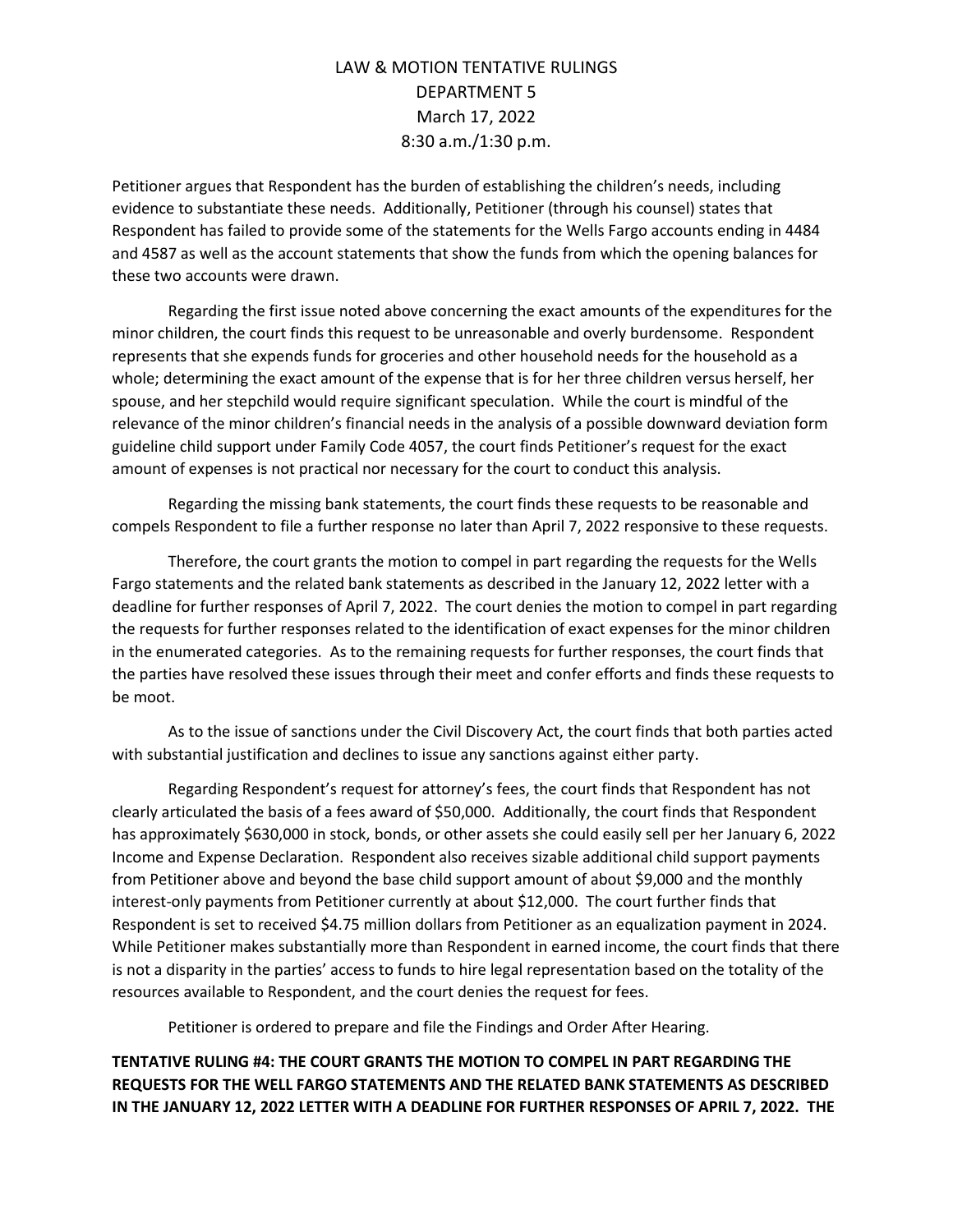**COURT DENIES THE MOTION TO COMPEL IN PART REGARDING THE REQUESTS FOR FURTHER RESPONSES RELATED TO THE IDENTIFICATION OF EXACT EXPENSES FOR THE MINOR CHILDREN IN THE ENUMERATED CATEGORIES. AS TO THE REMAINING REQUESTS FOR FURTHER RESPONSES, THE COURT FINDS THAT THE PARTIES HAVE RESOLVED THESE ISSUES THROUGH THEIR MEET AND CONFER EFFORTS AND FINDS THESE REQUESTS TO BE MOOT. AS TO THE ISSUE OF SANCTIONS UNDER THE CIVIL DISCOVERY ACT, THE COURT FINDS THAT BOTH PARTIES ACTED WITH SUBSTANTIAL JUSTIFICATION AND DECLINES TO ISSUE ANY SANCTIONS AGAINST EITHER PARTY. THE COURT DENIES RESPONDENT'S REQUEST FOR ATTORNEY'S FEES UNDER FAMILY CODE 2030. PETITIONER IS ORDERED TO PREPARE AND FILE THE FINDINGS AND ORDER AFTER HEARING.**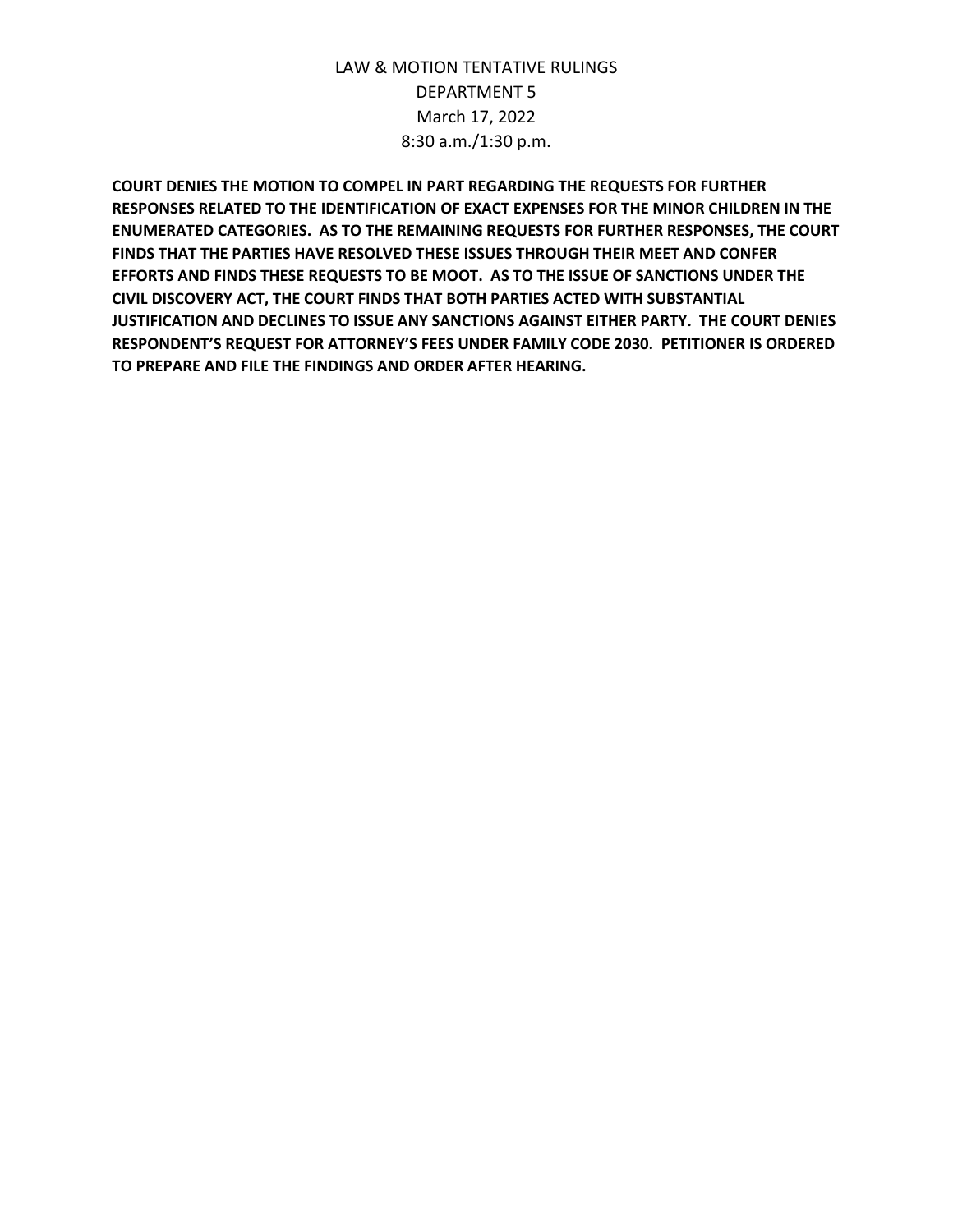### **5. AND 22. JONATHON BISKNER V. KRISTEN BISKNER 21FL0132**

On November 29, 2021, Petitioner filed an ex parte application requesting an order for Respondent to stop giving medication to the oldest child and for Respondent to return the children to California. On November 30, 2021, the court denied the ex parte relief and set a CCRC session on January 3, 2022 with a hearing on the RFO set for February 17, 2022.

On December 23, 2021, Respondent was personally served with the RFO and Referral to CCRC.

On January 28, 2022, Respondent filed an RFO supported by a Memorandum of Points and Authority, requesting that the court quash Petitioner's motion for lack of jurisdiction. These filings were served on Petitioner by mail that same day. A hearing is set for this RFO on March 17, 2022.

Both parties participated in the CCRC session and reached a few agreements, but not on all issues. A CCRC report was issued on February 1, 2022 with copies mailed to the parties on February 3, 2022.

On March 8, 2022, Respondent's attorney filed a Declaration with attachments showing filings in the Superior Court of New Jersey, Docket number FD-14-000284-22. Respondent has retained counsel in New Jersey and filed for child custody and child support in the state of New Jersey.

The court finds that because the minors have resided in the state of New Jersey since March 21, 2021 and Respondent has filed a custody action in the state of New Jersey, California lacks jurisdiction in this matter. The Petitioner filed his RFO requesting custody of the minors more than six months after the Respondent and minors had relocated to the state of New Jersey. As such, the state of California lacks subject matter jurisdiction over the minors and cannot make custody orders. The court grants Respondents request to dismiss the child custody action as California lacks jurisdiction.

### **TENTATIVE RULING #5 AND #22: RESPONDENT'S MOTION TO QUASH IS GRANTED AS CALIFORNIA LACKS SUBJECT MATTER JURISDICTION. PETITIONER'S RFO IS DENIED AS CALIFORNIA LACKS JURISDICTION IN THIS MATTER.**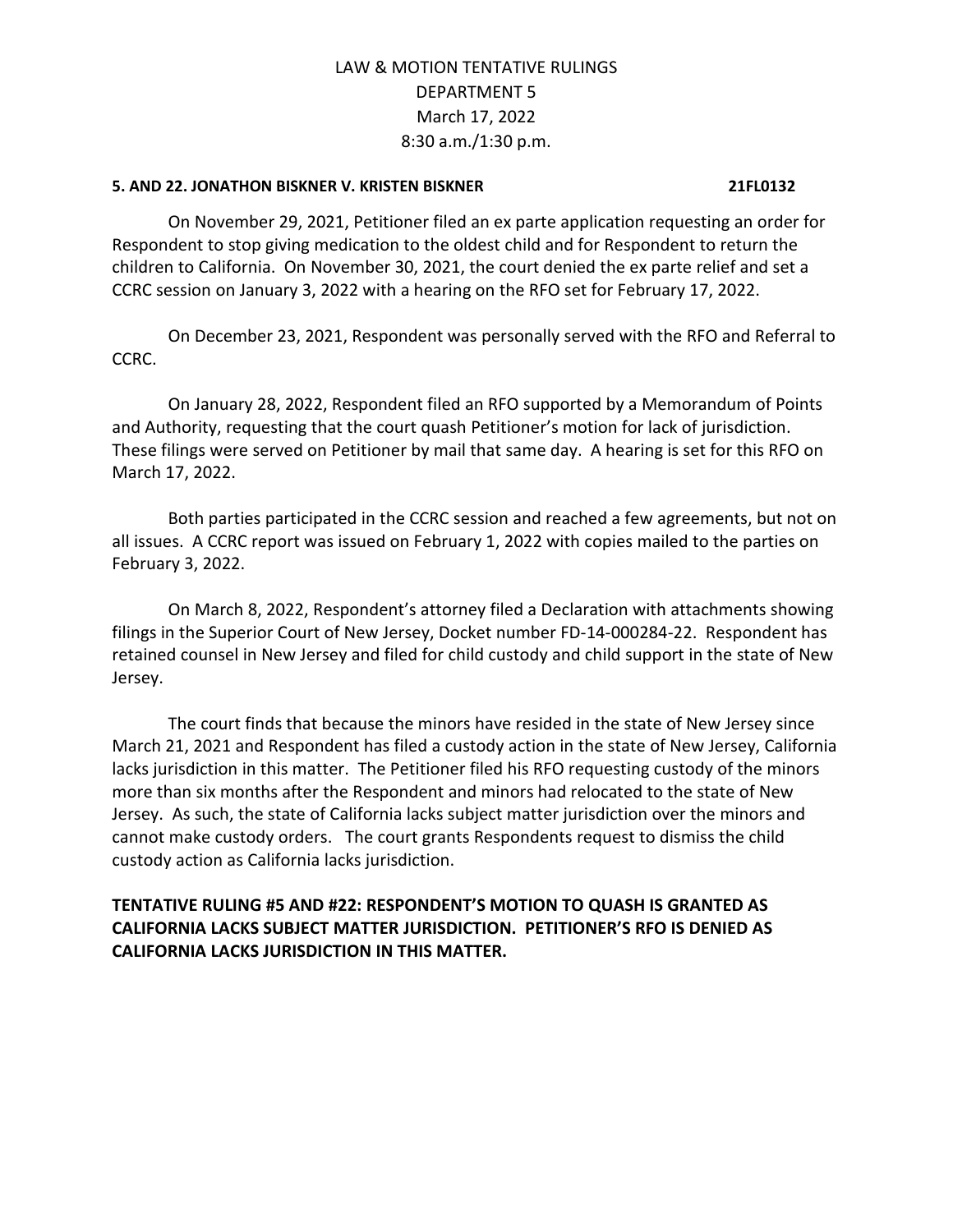#### **6. KATHRYN KELLEHER V. MICHAEL KELLEHER PFL20140242**

On December 17, 2021, Respondent filed a Request for Order (RFO) requesting a post judgement modification of spousal support. Respondent filed an Income and Expense Declaration on December 10, 2021. Petitioner was personally served with the RFO and Income and Expense Declaration on January 20, 2022, with a Proof of Service filed on March 4, 2022. Respondent asserts there has been a change in circumstances that warrants a modification of spousal support.

On February 8, 2022 parties filed a stipulation to continue the hearing to March 17, 2022.

On March 2, 2022 Petitioner filed a Responsive Declaration requesting the court deny the requested modification to spousal support and continue the current order until June 30, 2024 per the terms of the Judgment for Dissolution. Petitioner filed and Income and Expense Declaration contemporaneously. Respondent was served electronically on March 2, 2022 with a Proof of Service filed the same day. Petitioner requests an order for Respondent to pay the spousal support arrearages that are owed, plus interest at the standard legal rate. Petitioner is requesting Family Code Section 2030 attorney fees as well as section 271 sanctions.

On March 2, 2022, Petitioner filed a Declaration of Witness, Michael Fernsebner. The Declaration was served electronically on Respondent on March 2, 2022, with Proof of Service filed on the same day.

The court finds there is a need to hold an evidentiary hearing to determine the Family code 4320 factors. Parties are ordered to appear to select a hearing date.

**TENTATIVE RULING #6: PARTIES ARE ORDERED TO APPEAR TO SET DATES FOR A MANDATORY SETTLEMENT CONFERENCE AND TRIAL. THE COURT RESERVES JURISDICTION ON THE REQUEST TO MODIFY TO THE DATE OF THE FILING OF THE PETITIONER. THE COURT ALSO RESERVES JURISDICTION ON THE REQUEST FOR ATTORNEY FEES AND SANCTIONS TO THE TIME OF TRIAL.**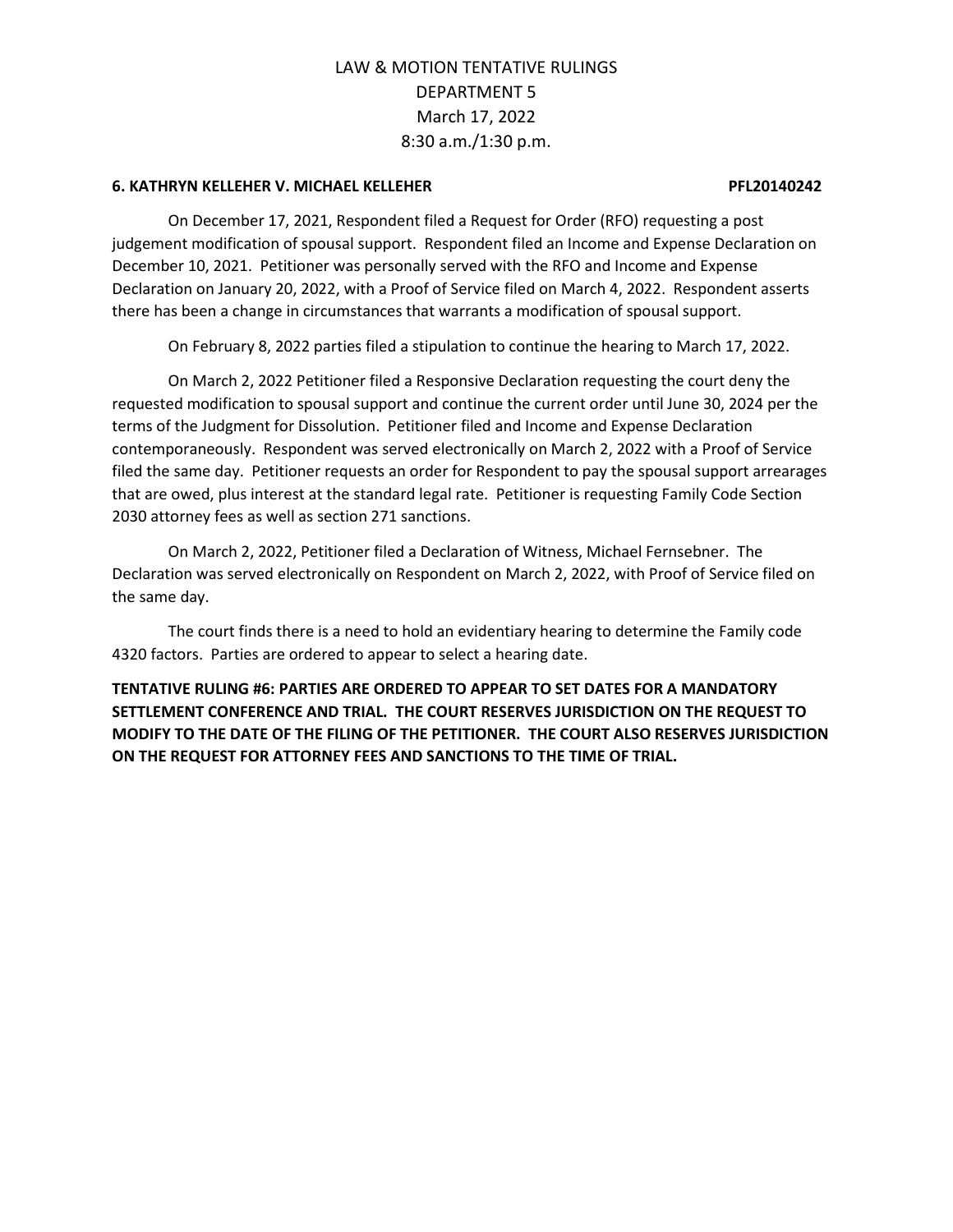### **7. KIMBERLY DEVAUGHN V. MARK DEVAUGHN PFL20180127**

On November 12, 2021 Petitioner filed a Request for Order (RFO) requesting modification of the custody and visitation orders and attorney's fees and costs. Petitioner filed a Declaration in support of the RFO as well. The parties were referred to CCRC on December 16, 2021 and the RFO was set on the Law and Motion calendar for January 27, 2022. On November 29, 2021 Petitioner filed a Proof of Service by Mail and email and an Address verification showing service upon Respondent on November 16, 2021.

On November 17, 2021 Respondent filed a Request for Order (RFO) requesting modification of the visitation orders and for an order shortening time. The OST was denied and the RFO was set for January 27, 2022. Respondent filed a Proof of Service showing service of the filings upon Petitioner, who also filed a response.

On December 16, 2021 Respondent filed a Responsive Declaration to the RFO with a number of attachments. On December 23, 2021 Respondent filed a Proof of Service by Mail showing service of the filing upon Petitioner on December 20, 2021.

The parties attended their CCRC session and a CCRC report was issued on January 14, 2021. Copies of the CCRC report were mailed to the parties on January 20, 2022.

On January 27, 2022, parties appeared for the hearing and the court made the following orders: Petitioner shall have temporary sole legal and physical custody of the minor and no visitation with the Respondent; the minor to continue in individual therapy; the court shall defer to the minor's therapist as to when telephone calls between the Respondent and minor would be appropriate, and that the therapist facilitate those calls; Respondent to be provided with therapeutic progress reports when deemed appropriate by the therapist; parties to submit a progress report to the court regarding the minor's progress in counseling and input from the minor's therapist about what type of contact, if any Respondent should have with the minor; parties to provide documentation from the District Attorney's Office regarding the status of any pending potential criminal charges; both parties were to prepare and file Income and Expense Declarations no later than 10 days prior to the next hearing; and the court reserved on both party's request for Family Code section 271 sanctions.

On February 16, 2022, Respondent filed a Declaration from attorney Jessica Davis regarding the potential criminal charges against Respondent. Petitioner was served on February 15, 2022 with Proof of Service filed on February 16, 2022. The Declaration includes a "Case Declined Report" attached as Exhibit A which states the District Attorney's Office declined to file due to a lack of sufficient evidence.

On March 3, 2022 Respondent filed an updated Income and Expense Declaration. Petitioner was served my mail on March 2, 2022, with Proof of Service filed on March 3, 2022.

On March 7, 2022, Petitioner filed a Supplemental Declaration which contains documentation from the Sacramento County District Attorney's Office regarding their intent not to pursue criminal charges against Respondent at this time, due to not being able to prove the case beyond a reasonable doubt, but that the victim was a credible witness. The office declined to prosecute due to the lack of corroborating evidence and the high burden of proof rather than a finding of innocence. Petitioner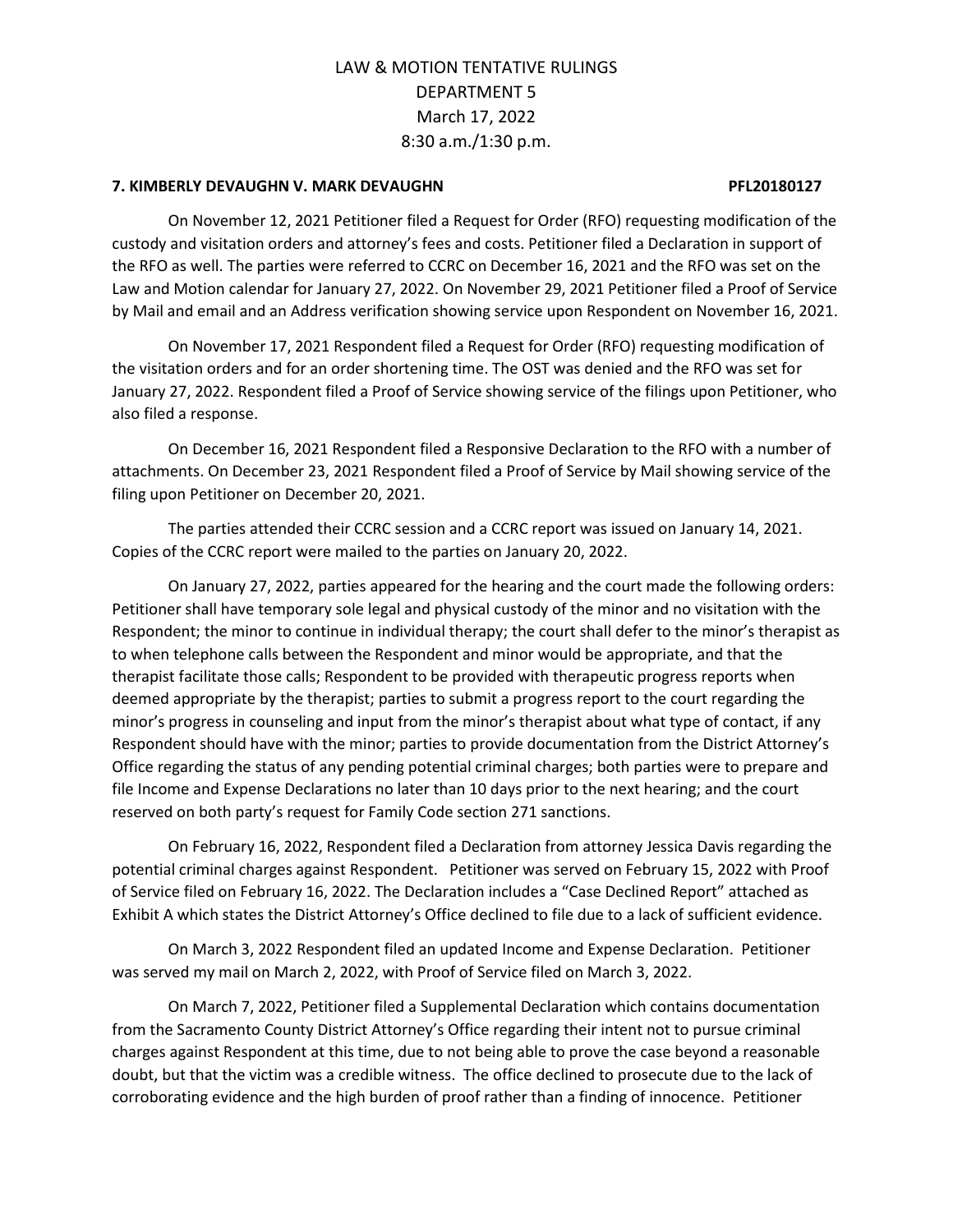requests the court keep the current orders for custody and visitation in place. Petitioner further request the court order a full Psychosexual Evaluation of Respondent. Petitioner has not filed an updated Income and Expense Declaration.

On March 10, 2022 the court received a progress report from the minor's therapist. The minor has been engaging in therapy on a weekly basis since August of 2021. The therapist does not make any recommendations as to contact with the Respondent.

The court denies both parties' request for attorney fees. Petitioner has failed to file an Income and Expense Declaration as ordered by the court. Further, the court cannot find either parties' actions were taken in bad faith or have served to frustrate public policy for resolution.

The court further finds it needs additional information from the minor's therapist as previously ordered. The court continues the hearing to receive a report from the minor's therapist. It is clear to the court that the minor is experiencing significant issues. The court finds that appointing counsel to represent the minor will provide the court with information that is not otherwise available to the court, will help address the issues facing the minor, and is in the best interest of the minor. Therefore, the court appoints Rebecca Esty-Burke to represent the minor (CRC, rule 5.240.) The court reserves over the issue of payment for Minor's Counsel to the next hearing date and orders the parties to file and serve current Income and Expense Declarations no later than 10 days prior to the hearing date. All prior orders remain in full force and effect.

**TENTATIVE RULING #7: THE COURT CONTINUES THE HEARING TO MAY 12TH, 2022 FOR RECEIPT OF A FURTHER PROGRESS REPORT FROM THE MINOR'S THERAPIST. THE COURT APPOINTS MINOR'S COUNSEL. THE COURT RESERVES OVER THE ISSUE OF PAYMENT FOR MINOR'S COUNSEL TO THE NEXT HEARING DATE AND ORDERS THE PARTIES TO FILE AND SERVE CURRENT INCOME AND EXPENSE DECLARATIONS NO LATER THAN 10 DAYS PRIOR TO THE HEARING DATE. PARTIES ARE TO SHARE IN THE COSTS EQUALLY SUBJECT TO REALLOCATION. THE COURT DECLINES TO AWARD ATTORNEY FEES TO EITHER PARTY. ALL PRIOR ORDERS REMAIN IN FULL FORCE AND EFFECT.**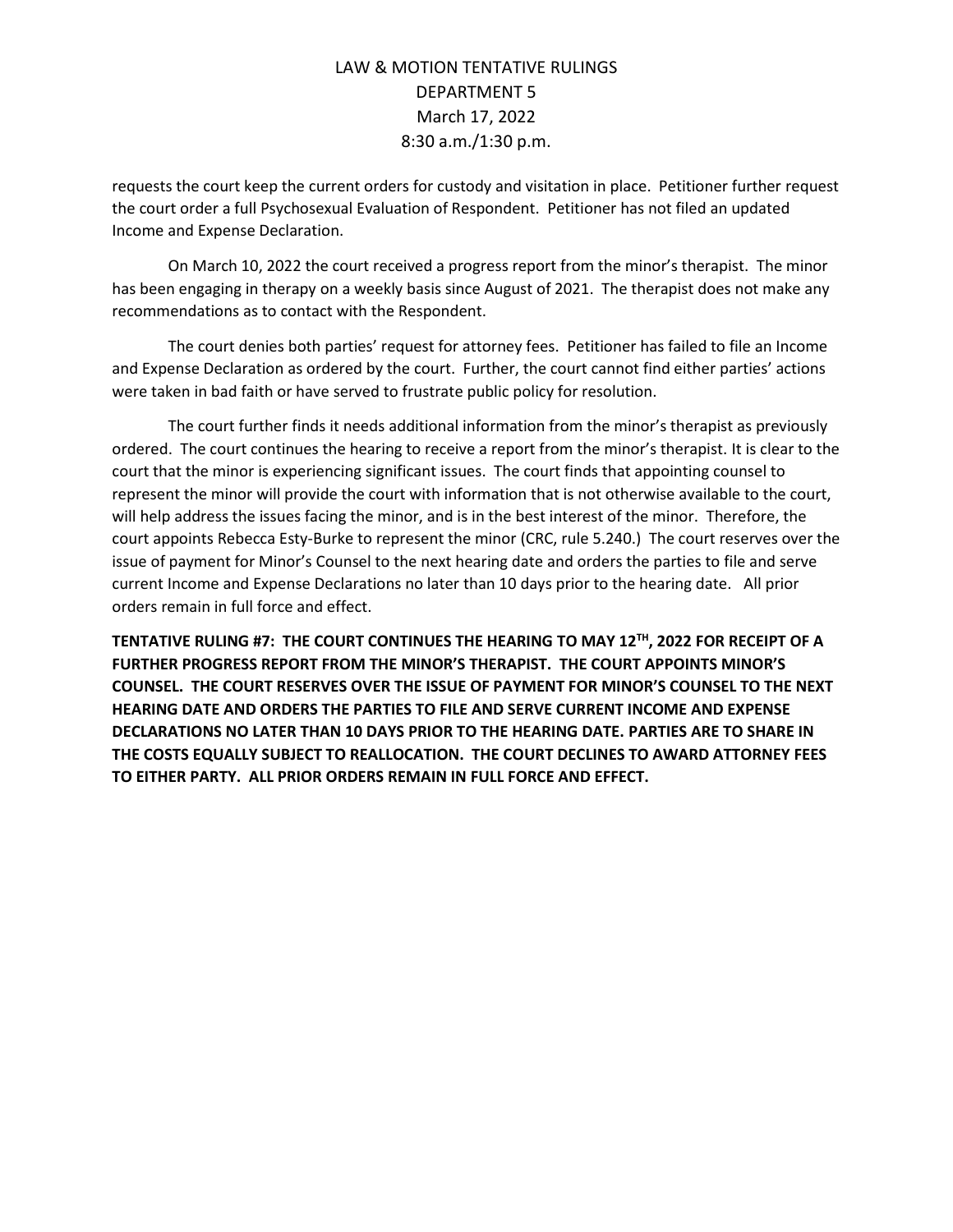#### **8. LINNEA BANKS V. KEVIN BANKS, SR PFL20190908**

On January 27, 2022 parties appeared for the hearing on child custody and parenting time. Parties agreed to keep the current custody order in place, parties agreed to work to communicate better and use text and email unless there is an emergency, parties agreed to engage in co-parenting counseling if it was covered by insurance, and Petitioner agreed to provide a higher level of consistence and accountability to the parties' minor son to ensure he stays on top of schoolwork during her parenting time. Parties agreed to set a review hearing on March 17, 2022 to ensure the minor's grade and attendance have improved.

The court has received no further filings from either party.

Parties are ordered to appear.

### **TENTATIVE RULING #8: PARTIES ARE ORDERED TO APPEAR**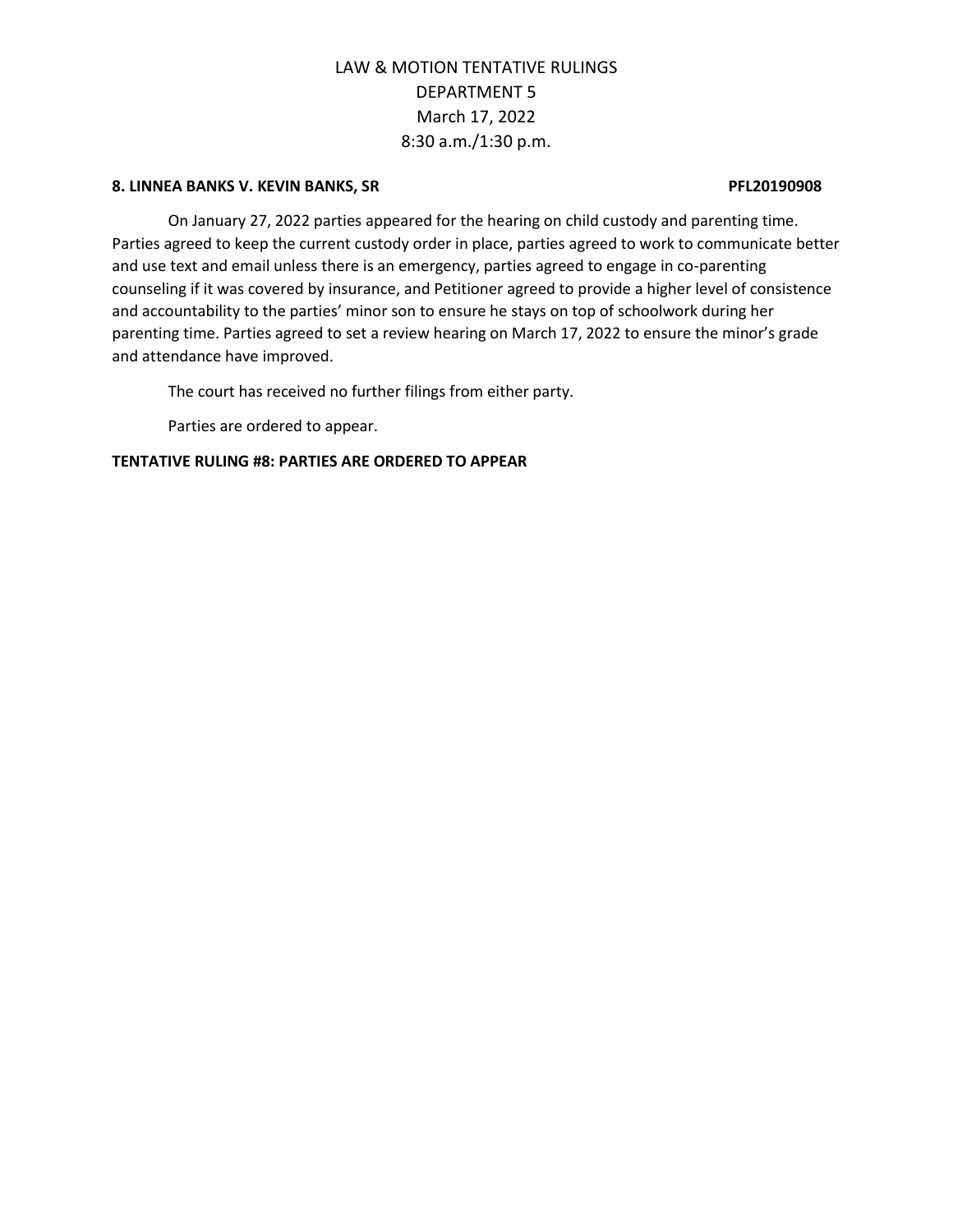### **9. LISA THOMASON V. LOUIS MOLAKIDES PFL20210494**

On September 20, 2021 Respondent filed a Request for Order (RFO) requesting child custody and visitation orders. The parties were referred to CCRC and the RFO was set on the law and motion calendar for December 9, 2021.

On November 9, 2021 the court denied Respondent's ex parte application but ordered Petitioner shall ensure the children shall have no contact with M. Whitaker pending further order of the court.

Although there is no proof of service for the September 20, 2021 RFO, the parties both appeared for CCRC and a CCRC report was issued on November 15, 2021. Copies of the CCRC report were mailed to the parties on November 29, 2021.

On December 9, 2022, Parties appeared and presented argument. The court ordered Respondent to have supervised visitation and adopted the recommendations from CCRC as amended. The minors were to have no contact with Mr. Whitaker. Parties were ordered back to CCRC to address a holiday schedule and address contact between the minors and Mr. Whitaker.

Parties attended CCRC on January 24, 2022. Parties were not able to reach any agreements. A copy of the CCRC report was mailed to the parties on March 8, 2022. The CCRC does not contain a recommendation for a proposed holiday schedule. It does recommend that the minors be allowed to have contact with Mr. Whitaker, as there is no evidence that the minors have been exposed to Mr. Whitaker's disparaging remarks toward Respondent. The report also recommends the parties follow the respect guidelines and each complete a co-parenting class and provide the court with a copy of the certificate of completion.

On March 8, 2022 Respondent filed a Supplemental Declaration, which was served on Petitioner electronically the same day. Respondent asserts Petitioner has violated the no contact order by allowing the minors to reside with Mr. Whitaker. Respondent requests he be awarded sole physical custody of the children and Petitioner's parenting to be supervised and the no contact order between Mr. Whitaker remain in full force and effect.

Parties are ordered to appear.

### **TENTATIVE RULING #9: PARTIES ARE ORDERED TO APPEAR**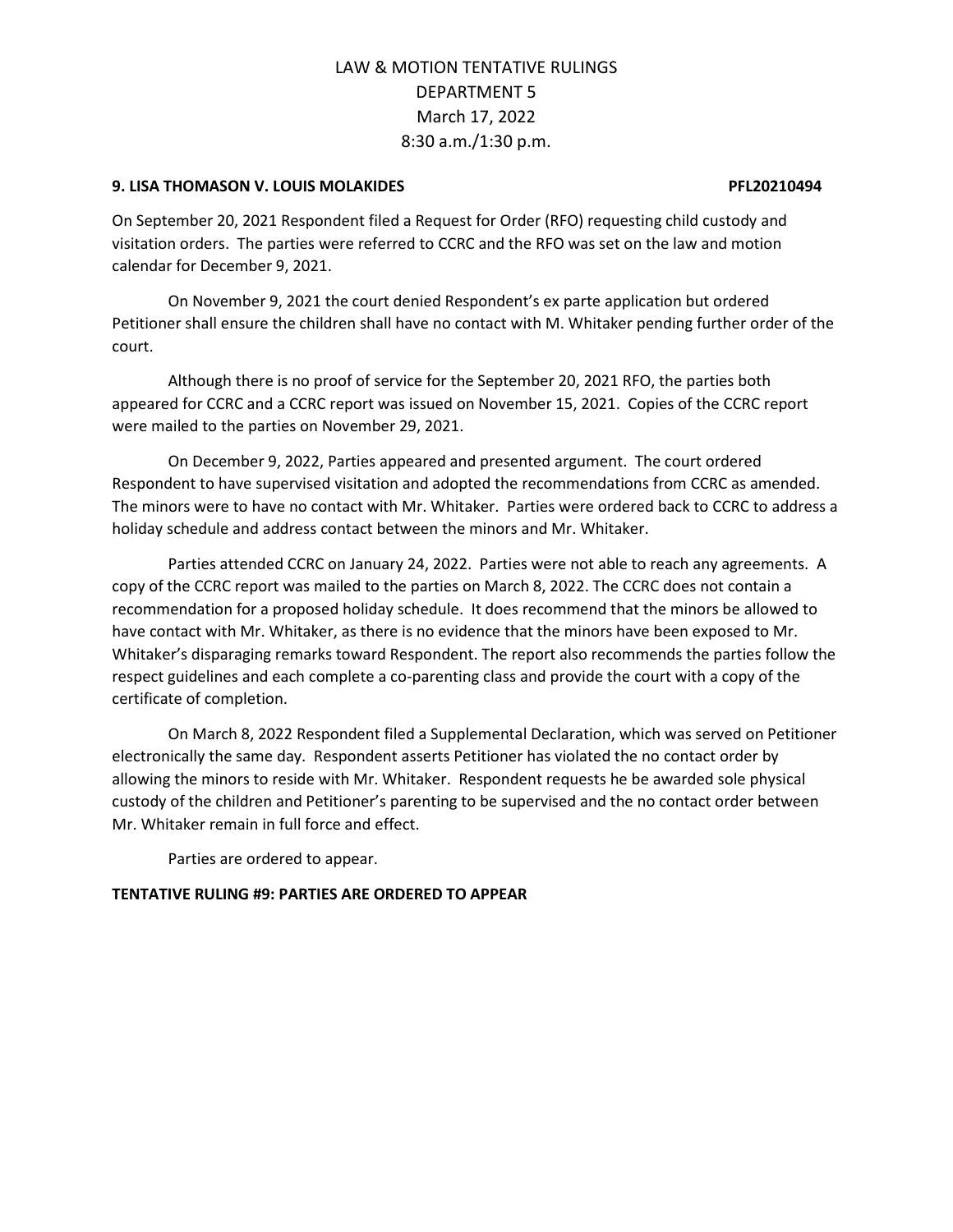#### **10. MAEGAN ALBRIGHT V. NICOLAS MCAULAY PFL20160478**

Respondent filed a Request for Order (RFO) on January 18, 2022. Petitioner was served both by mail on electronically on January 21, 2022, with Proof of Service filed on January 25, 2022. Respondent is requesting supervised visitation with the minor, a review hearing in three months to discuss a step-up plan, or in the alternative Respondent to select a new reunification counselor, Petitioner to comply with reunification therapy and pay 100% of costs to the prior reunification counselor, and split the costs of future reunification therapy, and attorney fees pursuant to Family Code 271.

Respondent asserts in his declaration that reunification therapy was stopped due to Petitioner not cooperating with the process. Respondent further asserts he was completed on drug test, and has not continued testing because no visits have been taking place. Respondent is requesting visits go forward in a professionally supervised setting. Alternatively, Respondent requests he be able to select a new reunification therapist and Petitioner be ordered to cooperate. Although Respondent requests Petitioner be ordered to pay 100% of the costs of the prior reunification therapy, based on his declaration, it appears he was not charged for those sessions. Finally Respondent requests Family Code section 271 attorney fees as it is his assertion Petitioner has not cooperated with the prior court orders.

Parties were referred to Child Custody Recommending Counseling (CCRC) with an appointment on February 3, 2022 and a review hearing on March 17, 2022. Both parties attended and were unable to reach any agreements. As such, a report with recommendations from the counselor was issued.

Petitioner filed a Responsive Declaration on March 7, 2022. Respondent was served may mail on March 7, 2022 with Proof of Service filed the same day. Petitioner requests the court deny Respondents request for order. Petitioner asserts she did not fail to cooperate with reunification therapy, but rather the therapist determined she was not suited for this type of therapy. Petitioner further asserts Respondent has failed to comply with the court's order for drug testing. Finally, Petitioner objects to Family Code section 271 attorney fees, as Respondent does not currently have an attorney, and the request would need to be made pursuant to Family Code section 2030.

The court has read and considered the above filings. The court adopts the recommendations contained with in the CCRC report as they are in the best interest of the minor. The prior orders remain in full force and effect. The best interests of the child to is participate in reunification therapy and to begin supervised visits once the therapist deems it appropriate.

Petitioner shall provide Respondent with three names of possible reunification therapists by March 24, 2022. Respondent shall select a therapist from these three names by March 31, 2022 and notify Petitioner of his selection. Within 5 days of Petitioner being notified of the selection, both parties shall contact the therapist to schedule their respective intakes. The parties shall communicate with one another regarding scheduling and other logistics issues regarding the reunification therapy through talkingparents.com. Respondent shall be responsible for the costs of the reunification therapy, including the intake fee costs, subject to reallocation upon later request by either party. Both parties shall request that the reunification therapist provide a declaration to the court regarding the progress of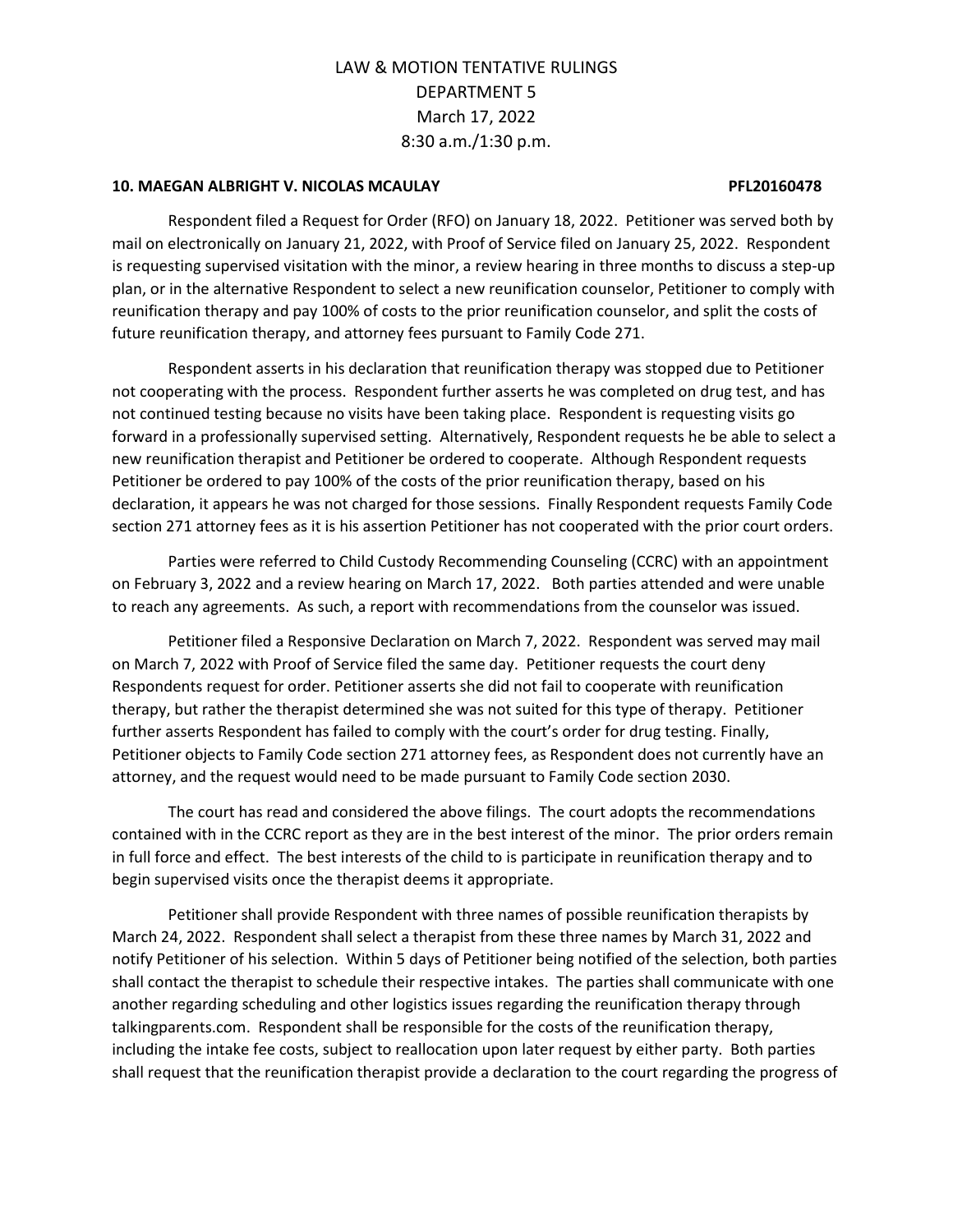the therapy at least 10 days in advance of the next hearing with both parties signing any and all documents to permit the reunification therapist to do so.

In addition to these orders, the court finds that items 1 and 2 in the Additional Provisions section of the April 2021 CCRC report regarding random drug testing are also in the child's best interest and adopts them as the orders of the court.

The court further orders that supervised visits as contained in the April 2021 CCRC report may begin at the direction of the reunification counselor.

Respondent is ordered to prepare and file the Findings and Order After Hearing.

**TENTATIVE RULING #10: THE COURT ADOPTS THE RECOMMENDATIONS CONTAINED WITH IN THE CCRC REPORT AS THEY ARE IN THE BEST INTEREST OF THE MINOR. THE PRIOR ORDERS REMAIN IN FULL FORCE AND EFFECT. THE BEST INTERESTS OF THE CHILD TO IS PARTICIPATE IN REUNIFICATION THERAPY AND TO BEGIN SUPERVISED VISITS ONCE THE THERAPIST DEEMS IT APPROPRIATE. PETITIONER SHALL PROVIDE RESPONDENT WITH THREE NAMES OF POSSIBLE REUNIFICATION THERAPISTS BY MARCH 24, 2022. RESPONDENT SHALL SELECT A THERAPIST FROM THESE THREE NAMES BY MARCH 31, 2022 AND NOTIFY PETITIONER OF HIS SELECTION. WITHIN 5 DAYS OF PETITIONER BEING NOTIFIED OF THE SELECTION, BOTH PARTIES SHALL CONTACT THE THERAPIST TO SCHEDULE THEIR RESPECTIVE INTAKES. THE PARTIES SHALL COMMUNICATE WITH ONE ANOTHER REGARDING SCHEDULING AND OTHER LOGISTICS ISSUES REGARDING THE REUNIFICATION THERAPY THROUGH TALKINGPARENTS.COM. RESPONDENT SHALL BE RESPONSIBLE FOR THE COSTS OF THE REUNIFICATION THERAPY, INCLUDING THE INTAKE FEE COSTS, SUBJECT TO REALLOCATION UPON LATER REQUEST BY EITHER PARTY. BOTH PARTIES SHALL REQUEST THAT THE REUNIFICATION THERAPIST PROVIDE A DECLARATION TO THE COURT REGARDING THE PROGRESS OF THE THERAPY AT LEAST 10 DAYS IN ADVANCE OF THE NEXT HEARING WITH BOTH PARTIES SIGNING ANY AND ALL DOCUMENTS TO PERMIT THE REUNIFICATION THERAPIST TO DO SO. IN ADDITION TO THESE ORDERS, THE COURT FINDS THAT ITEMS 1 AND 2 IN THE ADDITIONAL PROVISIONS SECTION OF THE APRIL 2021 CCRC REPORT REGARDING RANDOM DRUG TESTING ARE ALSO IN THE CHILD'S BEST INTEREST AND ADOPTS THEM AS THE ORDERS OF THE COURT. THE COURT FURTHER ORDERS THAT SUPERVISED VISITS AS CONTAINED IN THE APRIL 2021 CCRC REPORT MAY BEGIN AT THE DIRECTION OF THE REUNIFICATION COUNSELOR.**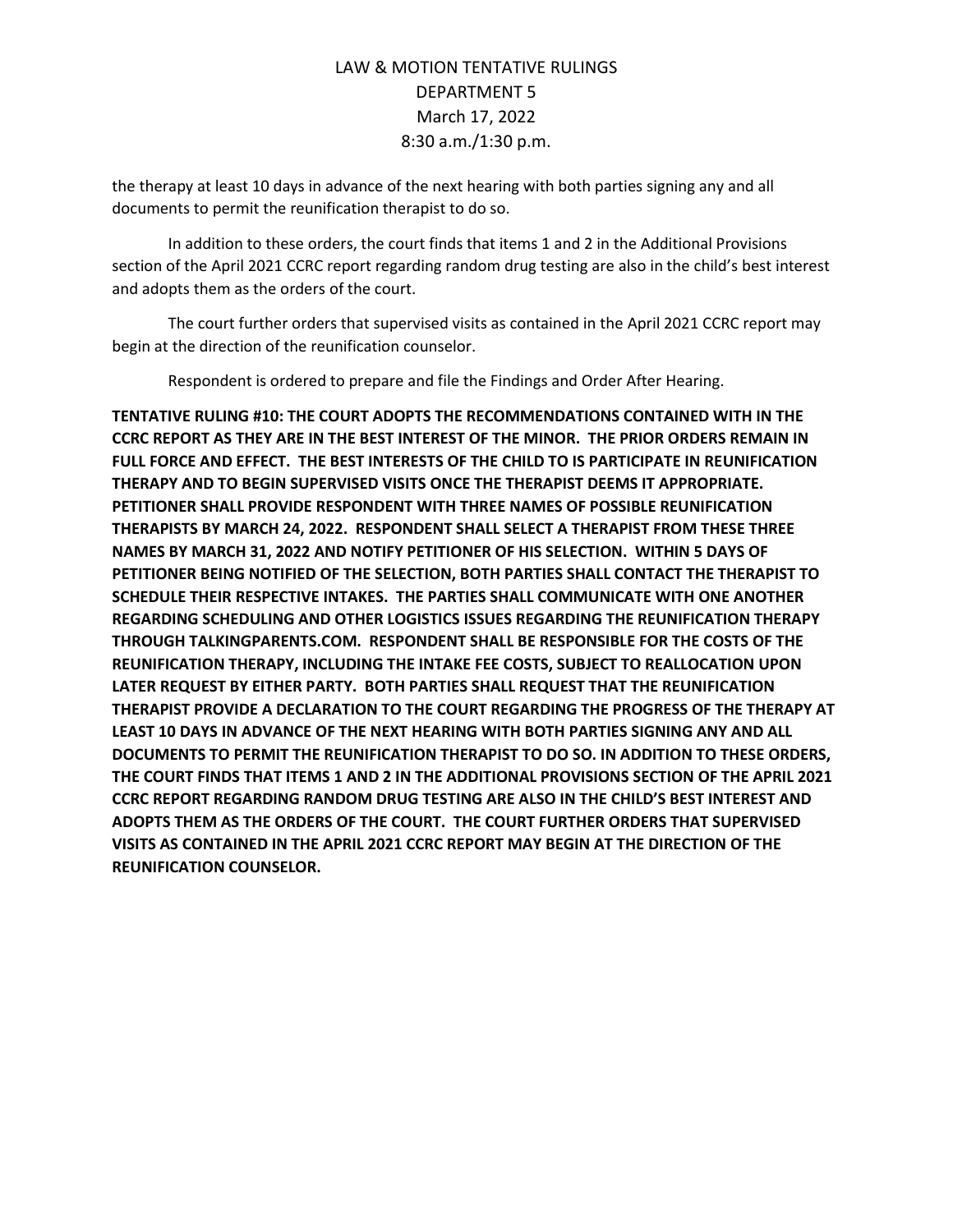#### **11. MARY MCQUINN V. MICHAEL MCQUINN PFL20170332**

On March 24, 2021, the court granted Petitioner ex parte application and ordered Petitioner to have temporary sole physical custody, the parties to share legal custody, and supervised visitation twice per week for 2 hours per visit for Respondent.

On April 1, 2021, Respondent was served by mail with the RFO and ex parte orders. On April 15, 2021, Respondent filed a Responsive Declaration, served by mail on Petitioner the day prior. At the hearing on the RFO on April 29, 2021, the court adopted the recommendations within the CCRC report as modified and continued the matter to August 12, 2021 for review.

On June 14, 2021, Respondent filed an RFO requesting the court allow him to move with the minors to Georgia. Respondent's RFO was also set for August 12, 2021.

On August 12, 2021, after considering all the filings, the court referred the parties a CCRC session on September 10, 2021 and set a review hearing on October 28, 2021. Pending the hearing, Respondent was ordered to give one-week advance notice of where he intended to exercise his parenting time and was ordered to advance the costs for the minor's therapy and supervised exchanges subject to reallocation.

The parties participated in the CCRC session and a CCRC report was issued on October 18, 2021 with copies mailed to the parties that same day. The CCRC report recommends that Respondent's request to move with the children to Georgia be denied. If Respondent does move to Georgia, the report recommends that his parenting time take place in El Dorado County and that it step-up, starting with Respondent visiting with one child at a time and progressing to having all children at the same time.

On October 22, 2021, Petitioner filed a Supplemental Declaration, served electronically on Respondent that same day. Petitioner requests that Respondent be ordered to give more than a oneweek advance notice regarding his intended visits, that the court decline to set a trial on the move away request until Respondent provides more details regarding the proposed move, that Respondent be ordered to participate in individual counseling (as the co-parenting counselors have indicated this is a prerequisite for them starting the co-parenting counseling), that the holiday visits with all three children not begin until the children's therapist deems its appropriate for all three children to be at the visit at the same time, that Respondent's visits take place in El Dorado County, and that the rest of the CCRC recommendations not inconsistent with the above be adopted.

On October 28, 2021 the parties appeared before the court. As Respondent did not stipulate to Commissioner Shephard hearing the matter, the hearing was continued to December 2, 2021.

On November 19, 2021 Respondent filed a Declaration and a Proof of Electronic Service showing service upon Petitioner the same day. In Declaration, Respondent indicates that he is withdrawing his request to move away after receiving the CCRC report and has informed Petitioner. Respondent asserts that he has moved back to California and intends to do whatever is necessary to demonstrate that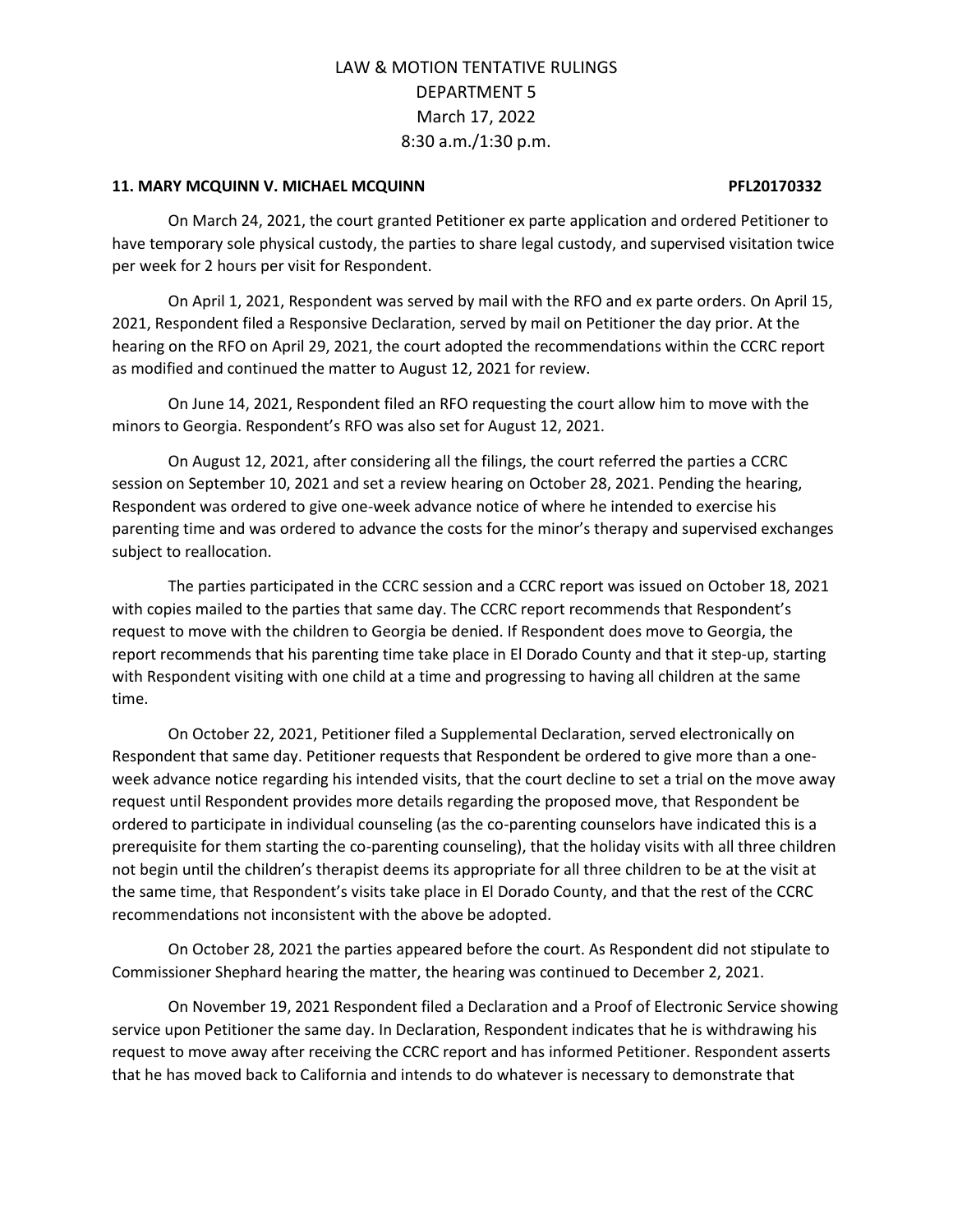shared custody is in the best interest of the children. Respondent requests that the court deny any request by Petitioner to modify custody and visitation orders at this time.

At the December 2, 2021 hearing, the court appointed Barbara Newman as Minors' Counsel, ordered the minors to be administered all prescribed medications pending the next hearing, ordered the parties to work out exchange times with Parenting Time Inc., and ordered specific parenting time for the winter break. The court reserved over the issue of payment for Minor's Counsel to the next hearing date and ordered the parties to file and serve current Income and Expense Declarations no later than 10 days prior to the hearing date.

The court set a review hearing on January 27, 2021 at 8:30 am. The court ordered Minors' Counsel to provide input to the court and parties no later than 10 days prior to that hearing date. Pending return to court, the current orders were ordered to remain in full force and effect.

On January 10, 2022, Petitioner filed an Income and Expense Declaration, served on the other parties electronically that same day.

On January 19, 2022, Respondent filed a Declaration, served electronically on Petitioner that same day.

On January 21, 2022, Petitioner filed a Supplemental Declaration, served on the other parties electronically that same day.

On January 27, 2022, the matter was continued to March 17, 2022 to allow time for Minors' Counsel's to file a report. Minor's Counsel was ordered to provide input to the court and parties at least 10 days in advance of the next hearing. Respondent was ordered to file and serve on all parties an updated Income and Expense Declaration at least 10 days in advance of the next hearing. Pending the next hearing, the current orders remained in full force and effect.

Minors' Counsel filed a Statement of Issues and Contentions and Request for Orders on January 25, 2022. Proof of service showing Minors' counsel filed a Statement of Issues and Contentions and Request for Orders was served on parties on January 24, 2022 was filed on January 25, 2022. Minors' Counsel recommends the current orders for custody and visitation remain in place. It is imperative to the minors that there is a consistent set schedule. Any missed visits should not be made up, to maintain consistency. Minors Counsel also requests the party enroll and participate in co-parenting counseling. One object is to establish comparable rules and expectations for their respective homes. Finally, Minors' Counsel request the court order the parties to work with WRAP services and any other service providers for the minor.

**T**he court has read and considered the above filings in this matter. The court finds the recommendations contained in Minors' Counsel's Statement are in the best interest of the minors. The current orders will remain in full force and effect. If there is a missed visit, it shall not be made up. Parties are to enroll and participate in co-parenting counseling if they have not already done so. Issues to be addressed at co-parenting counseling shall include establishing comparable rules and expectations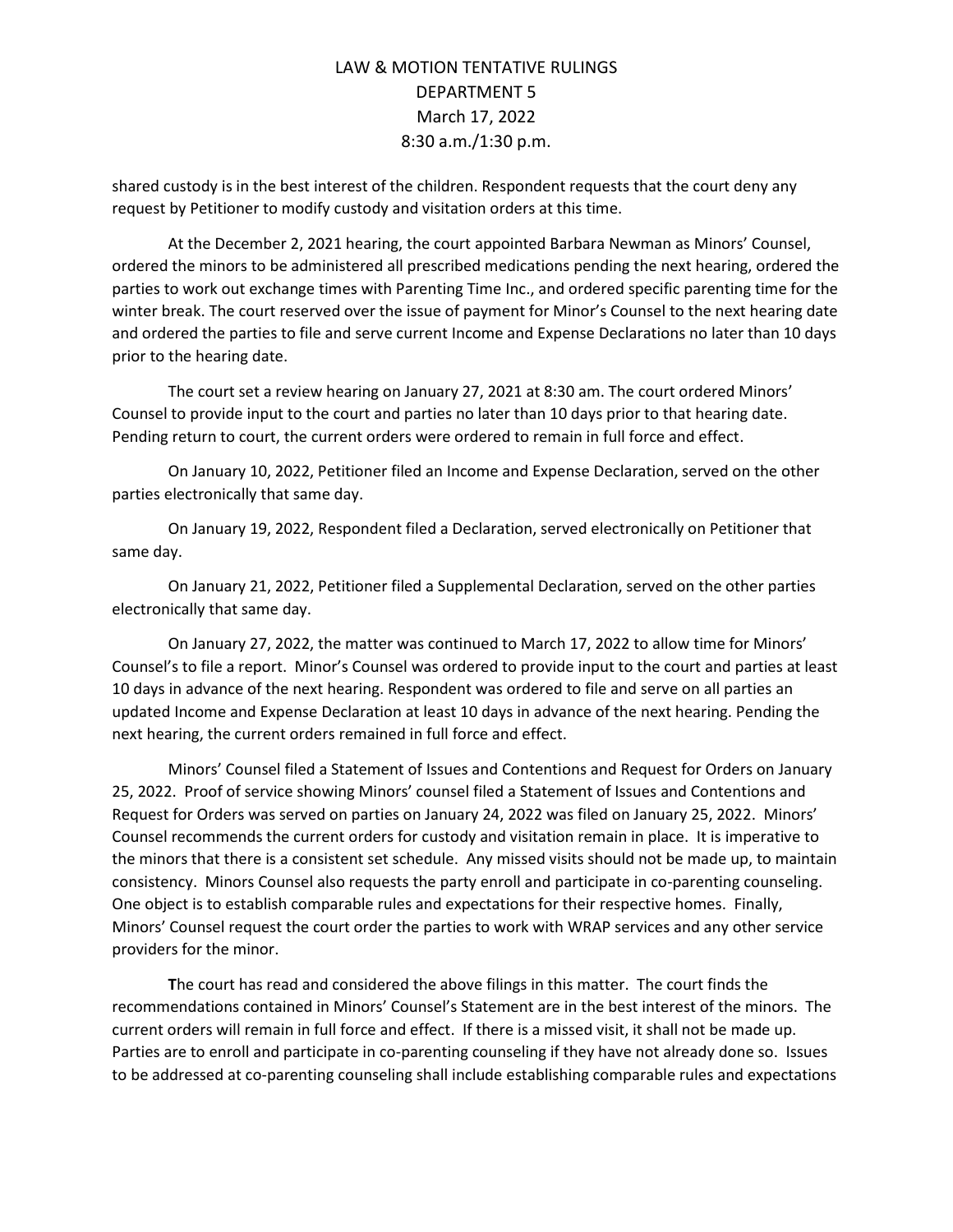for their respective homes. Parties are to cooperate with all Alta service providers including WRAP services.

Based on the parties Income and Expense Declarations, the court finds the that after deducting living expenses, parties are equally situated. Therefore, parties are ordered to share in the costs of minors' counsel equally.

Petitioner is ordered to prepare and file the Findings and Orders After hearing.

**TENTATIVE RULING #11: THE RECOMMENDATIONS CONTAINED IN MINORS' COUNSEL'S STATEMENT ARE IN THE BEST INTEREST OF THE MINORS. THE CURRENT ORDERS WILL REMAIN IN FULL FORCE AND EFFECT. IF THERE IS A MISSED VISIT, IT SHALL NOT BE MADE UP. PARTIES ARE TO ENROLL AND PARTICIPATE IN CO-PARENTING COUNSELING IF THEY HAVE NOT ALREADY DONE SO. ISSUES TO BE ADDRESSED AT CO-PARENTING COUNSELING SHALL INCLUDE ESTABLISHING COMPARABLE RULES AND EXPECTATIONS FOR THEIR RESPECTIVE HOMES. PARTIES ARE TO COOPERATE WITH ALL ALTA SERVICE PROVIDERS INCLUDING WRAP SERVICES. PARTIES ARE ORDERED TO SHARE IN THE COSTS OF MINORS' COUNSEL EQUALLY. PETITIONER IS ORDERED TO PREPARE AND FILE THE FINDINGS AND ORDERS AFTER HEARING.**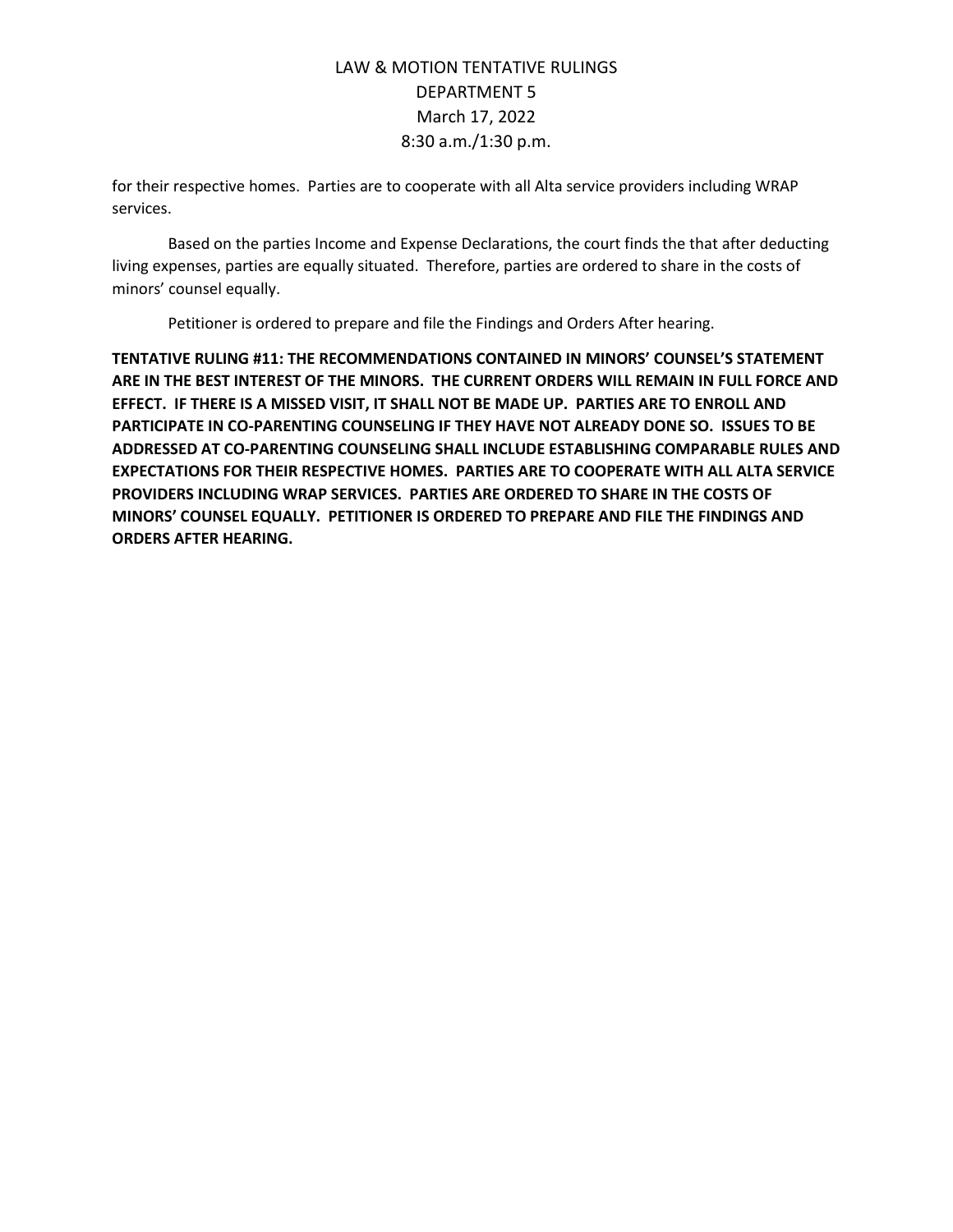#### **13. MICHELLE GREEN V. JOSHUA SEATS PFL20210580**

On December 9, 2021 parties were referred to Child Custody Recommending Counseling (CCRC) following a Domestic Violence Restraining Order (DVRO) hearing. The minors were not protected parties in the DVRO. Parties were to attend CCRC appointment n December 14, 2021 and a review hearing on January 14, 2022.

Parties attended CCRC and were not able to reach any agreements. Therefore, the report was issued with recommendations from the CCRC counselor. A copy of the report was mailed to the parties on January 12, 2022.

On January 14, 2022, the court adopted the CCRC report with modifications. Petitioner and Respondent have joint legal custody of the children. Petitioner has primary physical custody. Respondent has parenting time on alternate weeks from Wednesday at 5:00 P.M. until Sunday at 5:00 P.M. The order for Respondent's parenting time was provisioned on him securing living arrangements that were suitable for the minors. Respondent asserted at the hearing that he had appropriate housing in the form of a converted detached garage next door to Petitioner's home. The matter was set for a further review hearing on March 17, 2022.

On March 1, 2022, Petitioner filed a Supplemental Declaration regarding visitation. It was served on Respondent by mail and electronically on March 1, 2022, with Proof of Service filed the same day. Petitioner requests the court adopt the CCRC report of January 14, 2022. Petitioner asserts the current living arrangements are not appropriate for the minors, as the garage only has one bed and no bathroom. Respondent has indicated the children are able to sleep in a bedroom inside the main house where they have access to a bathroom. Petitioner further asserts there are safety concerns of a pool the minors have unrestricted access to. Petitioner also requests the drop off be modified to either have the Respondent drop the minors off to KidsPark in Folsom or at Kaiser Roseville, or alternatively adjust the Sunday drop off time to 6:00 P.M. as Petitioner is not off work until 5:00 P.M. in Roseville. Petitioner also requests the minors be able to travel with her to her grandmother's funeral services, upon her passing.

Respondent has not filed any Supplemental Declarations.

### **TENTATIVE RULING #13: PARTIES ARE ORDERED TO APPEAR.**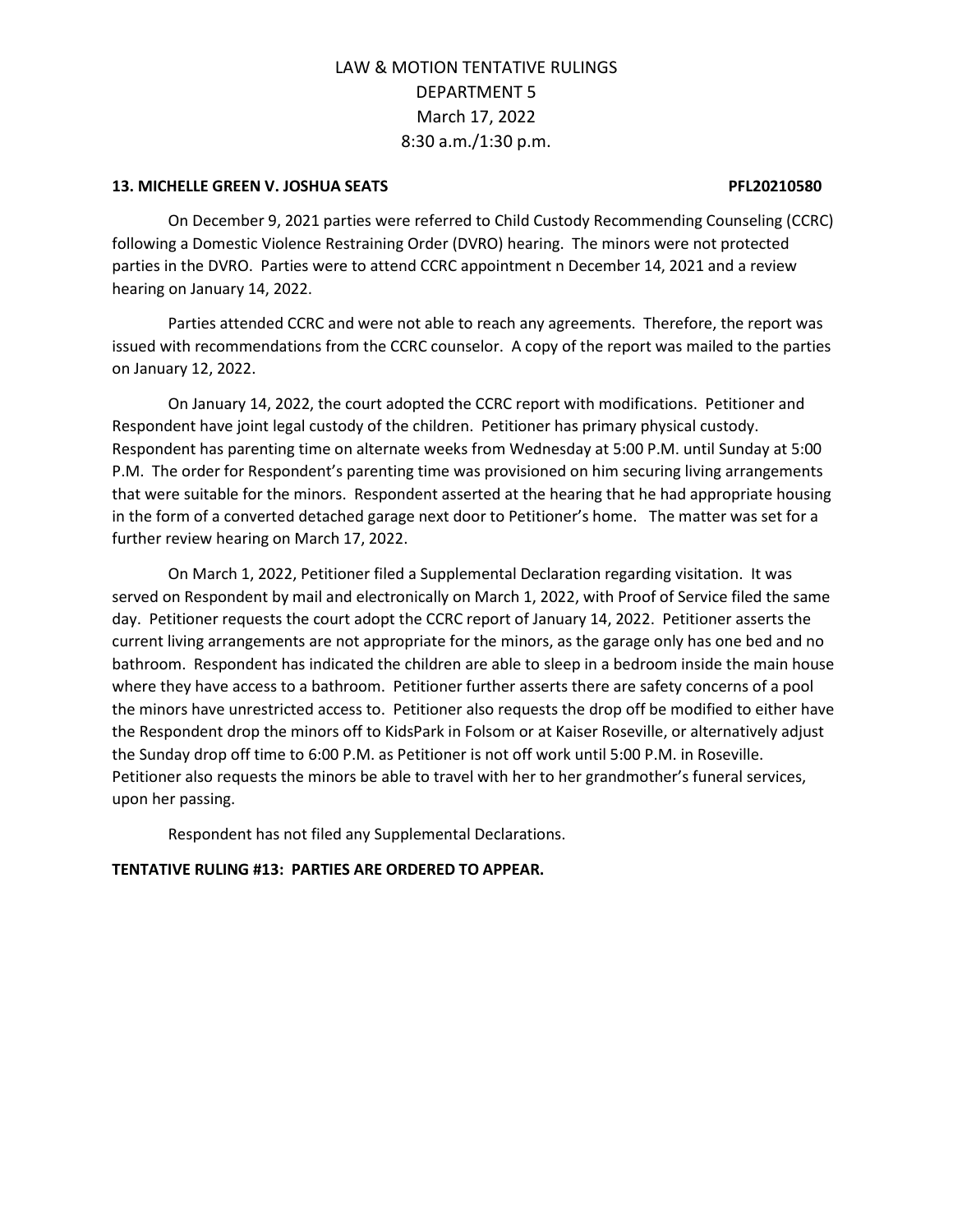#### **14. NADINE DILLMAN V. GALEN DILLMAN PFL20210295**

On November 17, 2021, Petitioner filed a Request for Order (RFO) and Declaration requesting the court order the sale of the marital residence. Following a review of the file, the court finds no Proof of Service has been filed showing that Respondent was served with the RFO or the Declaration and attachments as required by law. As such, the court cannot consider the filings.

On February 3, 2022 Petitioner appeared for the hearing and requested a continuance to effectuate service. The matter was continued to March 17, 2022.

No Proof of Service has been filed indicating Respondent has been served with Petitioner's RFO.

Petitioner's RFO is denied without prejudice.

**TENTATIVE RULING #14: PETITIONER'S RFO IS DENIED WITHOUT PREJUDICE.**